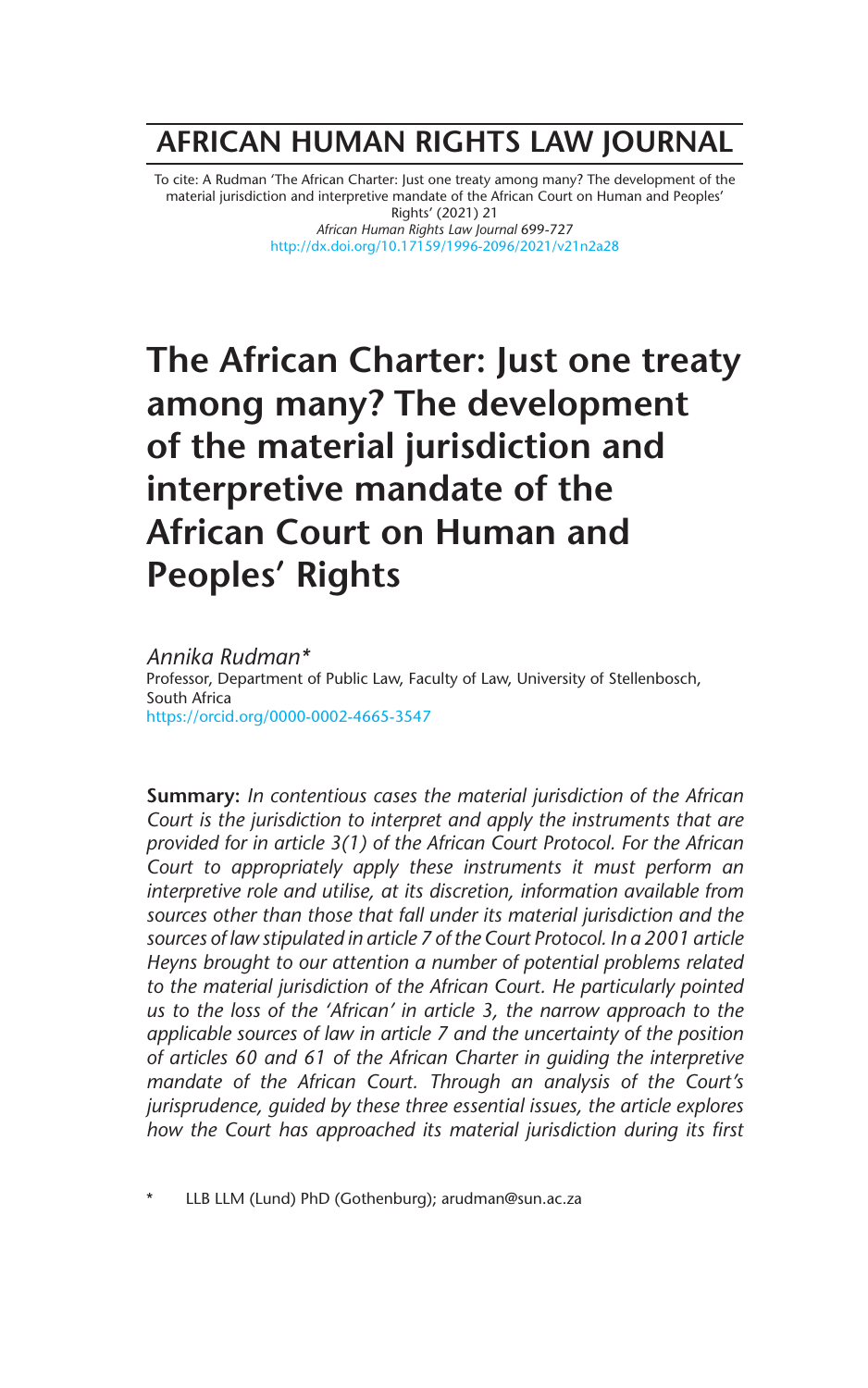*ten years of its existence. It further aims to establish what methodology the Court has developed to address the lack of an interpretive provision in the Court Protocol with specific reference to the application of articles 60 and 61 of the Charter. The analysis demonstrates a pragmatic*  approach to material jurisdiction, firmly grounded in the principle of *complementarity.*

**Key words:** *African Court; material jurisdiction; complementarity; interpretive mandate* 

# **1 Introduction**

The term 'jurisdiction' can best be described as the power that signifies the scope within which an adjudicatory body can act with integrity over persons, matters and territory. As any other court, the African Court on Human and Peoples' Rights (African Court) possesses jurisdiction over matters only as far as it has been granted such power. The main argument raised in this article is that to fulfil two of the Court's core values, namely, to apply and interpret the provisions of the African Charter on Human and Peoples' Rights (African Charter), the Protocol to the African Charter on Human and Peoples' Rights Establishing an African Court on Human and Peoples' Rights (African Court Protocol), the 2020 Rules of the Court (Rules) and other relevant international human rights instruments in a fair and impartial way and to be responsive to the needs of those who approach it, the Court must clearly define its material jurisdiction and apply it consistently.<sup>1</sup> In this regard the main focus of the article is to analyse the sources applied by the African Court in the consideration of cases submitted to it in the first ten years of its existence, to present some thoughts on the approach of the Court in defining its material jurisdiction.

The final stretch of negotiations leading up to the adoption of the African Court Protocol saw an addition of important qualifiers to the Court's material jurisdiction. These changes involved adding references to 'ratification' and 'relevant' and, more importantly, dropping the reference to 'African' before 'human right instruments'.2 Consequently, article 3(1) refers to the 'interpretation and application of the Charter, th[e] Protocol and any other relevant human rights instrument ratified by the states concerned'. This mandate is

<sup>1</sup> https://www.african-court.org/wpafc/basic-information/ (accessed 1 December 2021).

<sup>2</sup> Addis Ababa Draft (1997) OAU/LEG/EXP/AFCHPR/PROT (III) Rev 1.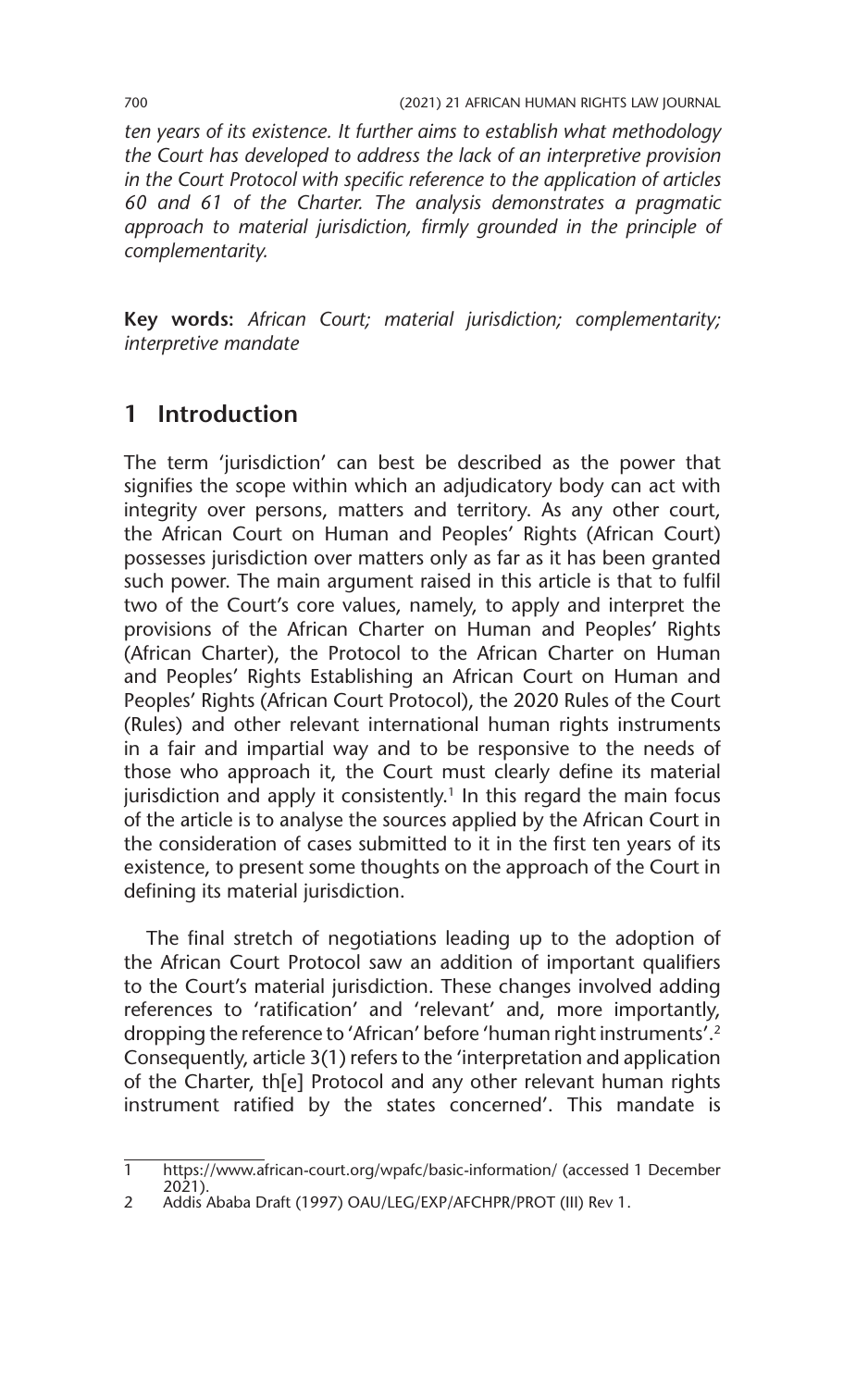confirmed in article 7 and Rule 29(1)(a) of the Rules. Accordingly, article 3(1), together with article 7, governs the norms the African Court is authorised to employ as part of its adjudicatory function.

Therefore, when the Court assumed its functions in November 2006, it was set to act under a far broader material jurisdiction than its European and Inter-American counterparts.<sup>3</sup> From this perspective, it is understandable that much of the early debate around the Court's material jurisdiction focused on the possible outcomes, and even dangers, of the broad mandate created under articles 3(1) and 7 of the Protocol. In one of the earliest commentaries, by Naldi and Magliveras, the jurisdiction of the newly-conceived Court was described as a 'radical, but welcome, development', not 'without problems, especially as regards their application and enforcement'.4

Furthermore, it is common cause that international human rights instruments are drafted in general terms, as a common standard of achievement of the state parties that ratify these. Thus, for the Court to appropriately interpret and apply the instruments referred to in articles 3(1) and 7, it must utilise, at its discretion, information available in sources outside those under its material jurisdiction. However, the Court Protocol lacks an interpretation clause such as those that exist, for example, under the African Charter on Human and Peoples' Rights (African Charter). Under articles 60 and 61 of the African Charter, the African Commission on Human and Peoples' Rights (African Commission) must interpret the Charter pursuant to international human rights law and jurisprudence.

<sup>3</sup> In comparison, the material jurisdiction, in contentious matters before the European Court of Human Rights (European Court) is set out in art 32 of the European Convention for the Protection of Human Rights and Fundamental Freedoms (European Convention), stipulating that 'jurisdiction of the Court shall extend to all matters concerning the interpretation and application of the Convention and the Protocols thereto'. Similarly, art 1 of the Statute of the Inter-American Court of Human Rights stipulates that the purpose of the Inter-American Court is to apply and interpret the American Convention. This is further confirmed in art 62(3) of the American Convention on Human Rights. Added to this is the limited jurisdiction over arts 8 and 13 of the Protocol of San Salvador. Art 19(6) of the Protocol of San Salvador stipulates that violations of arts 8 (trade union rights) or 13 (right to education) 'may give rise, through participation of the Inter-American Commission on Human Rights and, when applicable, of the Inter-American Court of Human Rights, to application of the system of individual petitions governed by Article 44 through 51 and 61 through 69 of the American Convention on Human Rights'. See YONJ Reventlow & R Curling 'The unique jurisdiction of the African Court on Human and Peoples' Rights: Protection of human rights beyond the African Charter' (2019) 33 *Emory International Law Review* 206-207; A Rachovitsa 'On new "judicial animals": The curious case of an African Court with material jurisdiction of a global scope' (2019) 19 *Human Rights Law Review* 256.

<sup>4</sup> GJ Naldi & K Magliveras 'Reinforcing the African system of human rights: The Protocol on the Establishment of a Regional Court of Human and Peoples' Rights' (1998) 16 *Netherlands Quarterly of Human Rights* 435.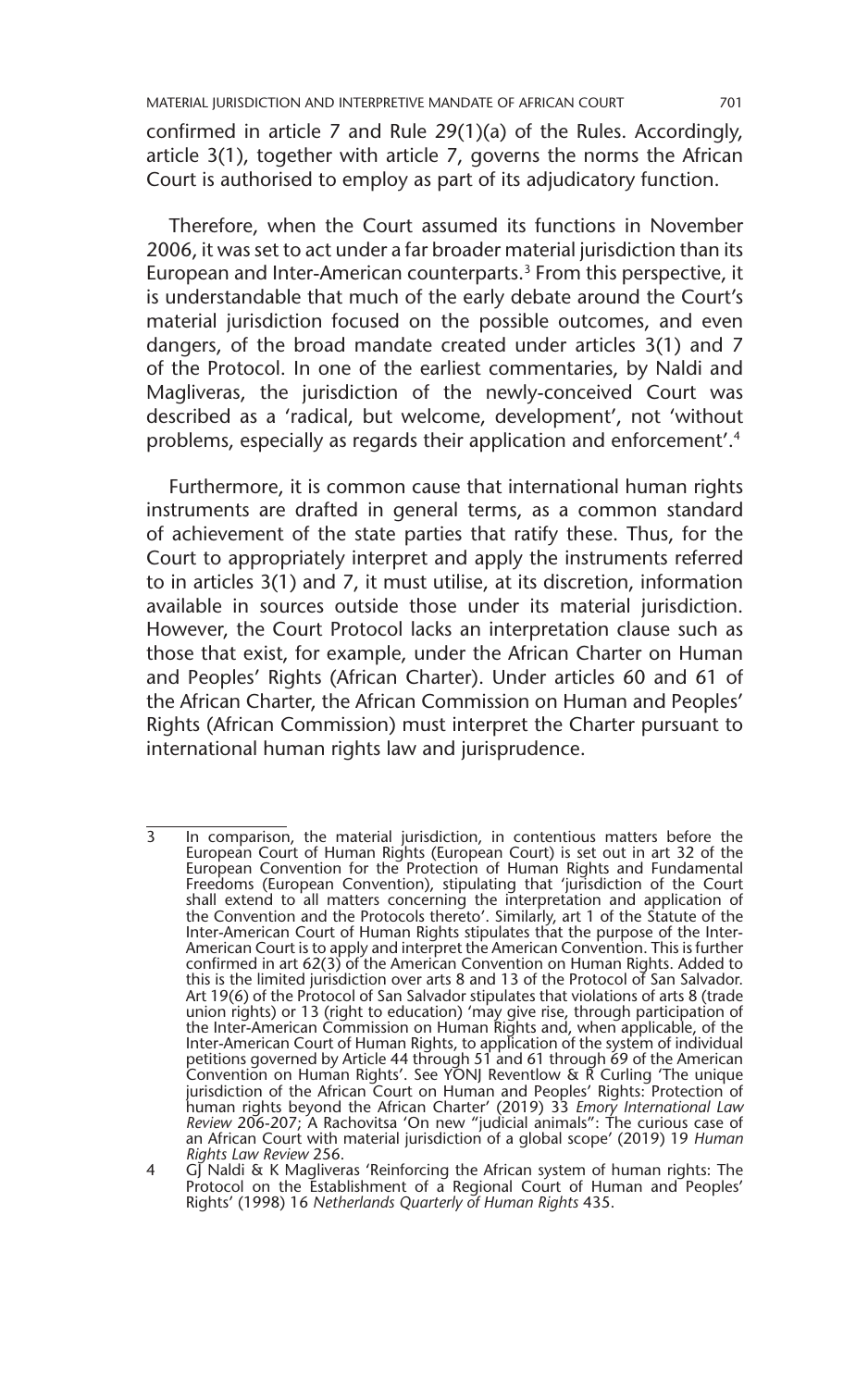In his seminal article Heyns highlighted several potential problems related to the material jurisdiction of the then yet-to-be established Court. In responding to the interpretation of the material jurisdiction as presented by other scholars at the time, he raised the concern that if the Court's jurisdiction would extend to 'any' human rights treaty ratified by a member state of the Court Protocol this could, potentially, cause 'jurisprudential chaos'.5 Heyns further suggested that such a broad material jurisdiction would have an adverse effect on the ratification of the Protocol as well as 'any [other] human rights treaty'.<sup>6</sup> In further elaborating on the danger of the broad material jurisdiction of the Court, Heyns particularly pointed to the loss of 'African' in article 3(1) which, in his opinion, could lead to the abandonment of the 'unique conception of human rights in Africa' and the acceptance of international norms 'with open arms in an uncritical fashion'.7 He also emphasised the potential problems with utilising article 7 as an interpretation clause as the wording of this article would not provide the African Court with the same opportunity as that of the African Commission under articles 60 and 61 to correct the 'flaws of the Charter system'.8

Guided by these two essential issues, the first objective of this article is to determine how the Court has demarcated its material jurisdiction through an analysis of the Court's originating jurisprudence.<sup>9</sup> The second objective is to establish what methodology the Court has developed to address the lack of a specific interpretive provision in the Protocol with specific reference to the application of articles 60 and 61 of the African Charter. To achieve these objectives, building on Heyns's methodology, part 2 presents how the Court has delineated its material jurisdiction in its first decade. Part 3 focuses on the relationship between articles 3(1) and 7 and the methodology the Court has developed to address the lack of an interpretive provision in the Court Protocol with specific focus on articles 60 and 61 of the African Charter. Part 4 presents the concluding observations, responding to some of Heyns's concerns.

<sup>5</sup> CH Heyns 'The African regional human rights system: In need of reform?' (2001) 1 *African Human Rights Law Journal* 167; see also F Viljoen *International human rights law in Africa* (2012) 438. 6 Heyns (n 5) 167. 7 Heyns (n 5) 168.

<sup>8</sup> Heyns (n 5) 157, 168-169.

<sup>9</sup> This analysis includes jurisprudence originating from the first 10 years of the Court's existence, ie 2008-2018.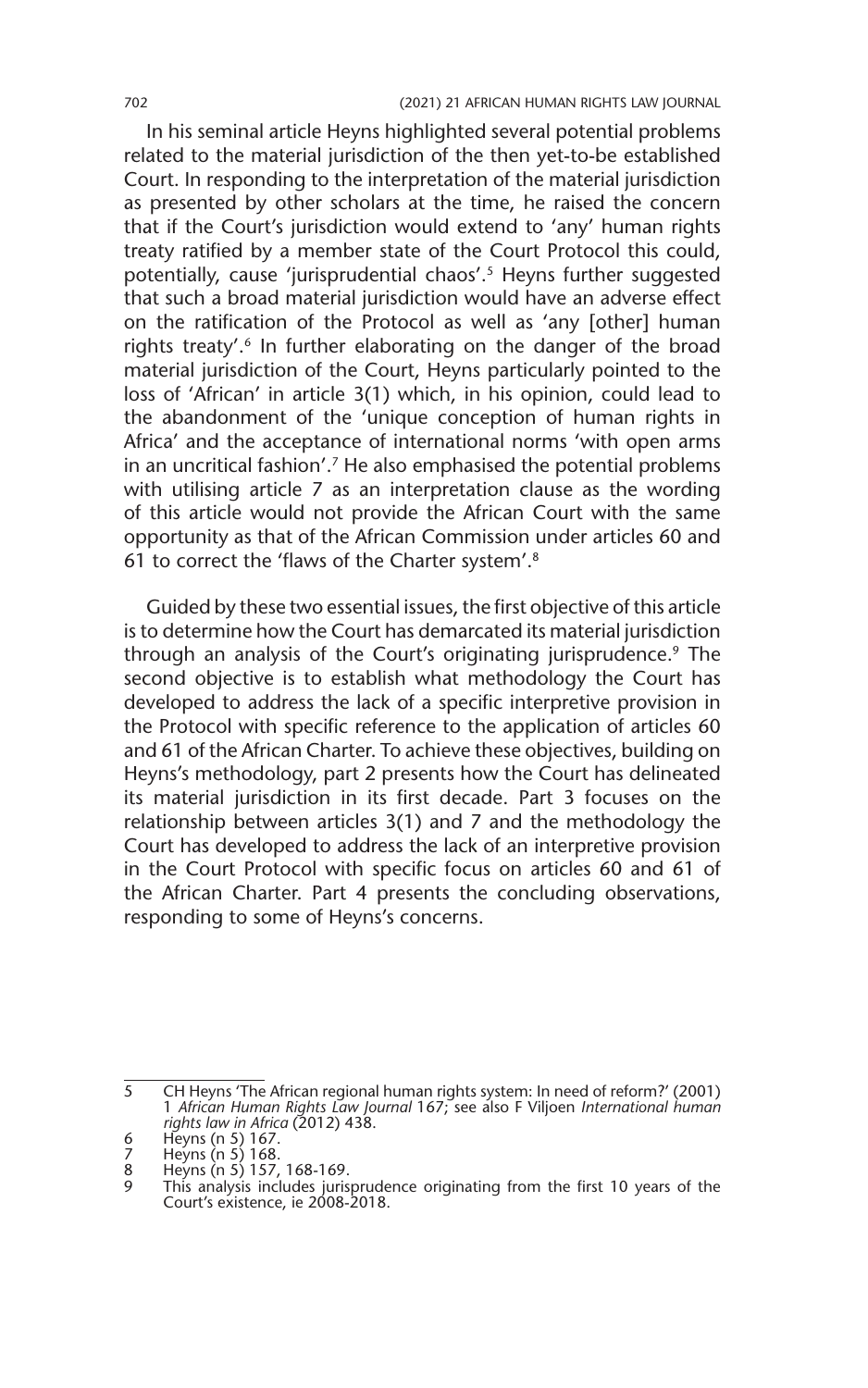## **2 Establishing its material jurisdiction**

The material jurisdiction of the African Court in contentious cases is the jurisdiction to interpret and apply the instruments that are provided for under article 3(1) of the African Court Protocol. As set out in article 1, the jurisdiction of the Court is governed by the Court Protocol. The Court therefore is a 'creature of the Protocol and … its jurisdiction is clearly prescribed by the Protocol'.10 During the different phases of its existence, the Court has explored the length and breadth of its jurisdictional mandate to develop a framework within which it justifies its material jurisdiction.<sup>11</sup> This, in itself, is an outcome of the Court's mandate to interpret and apply the Protocol.<sup>12</sup> This part discusses critical, inter-linked issues relating to the interpretation and application of the Protocol with regard to the Court's material jurisdiction. This discussion aims to highlight the significance of the reference to 'relevant' and 'human rights' instruments as referred to in article 3(1) of the Court Protocol. Notwithstanding the fact that the Court has not explicitly stated how it defines a 'relevant' human rights instrument, the following part discusses what can be understood as such an instrument through an analysis of the jurisprudence handed down between 2013 and 2016. Considering the Court's broad interpretation of 'relevant', part 2.2 then focuses on how the Court has defined a 'human rights' instrument.

#### **2.1 'Relevant' human rights instrument**

In his 2001 article, Heyns suggested that the only treaties that could, theoretically, become 'relevant' for the purposes of article 3(1) would be treaties that 'make express provision for adjudication by the African Human Rights Court'.13 He supported this argument by the fact that at the time there were no other treaties that contained such a provision, and therefore article 3(1) should be interpreted to include the African Charter, the African Court Protocol and any future treaty that included such a provision.<sup>14</sup>

<sup>10</sup> *Femi Falana v African Union* (Jurisdiction) (2012) 1 AfCLR 118 para 73.

For a discussion on the different phases of the Court's jurisprudence, see the Separate Opinion of Achourn J & Tchikaya J to *Fidele Mulindahabi v Rwanda* Applications 4, 5, 10 and 11/2017 (African Court) (Judgment) 26 June 2020.

<sup>12</sup> Arts 3(1), 4 and 27 African Court Protocol.

<sup>13</sup> Heyns  $(n\ 5)$  168.<br>14 As above. Heyns

As above. Heyns refers to art 23 of the Draft Protocol to the African Charter on Human and Peoples Rights on the Rights of Women, which later became art 27 of the Protocol to the African Charter on Human and Peoples' Rights on the Rights of Women in Africa (African Women's Protocol) appointing the Court as the primary body seized with its interpretation. In addition, the Protocol to the African Charter on Human and Peoples' Rights on the Rights of Persons with Disabilities in Africa (African Disability Rights Protocol) and the Protocol to the African Charter on Human and Peoples' Rights on the Rights of Older Persons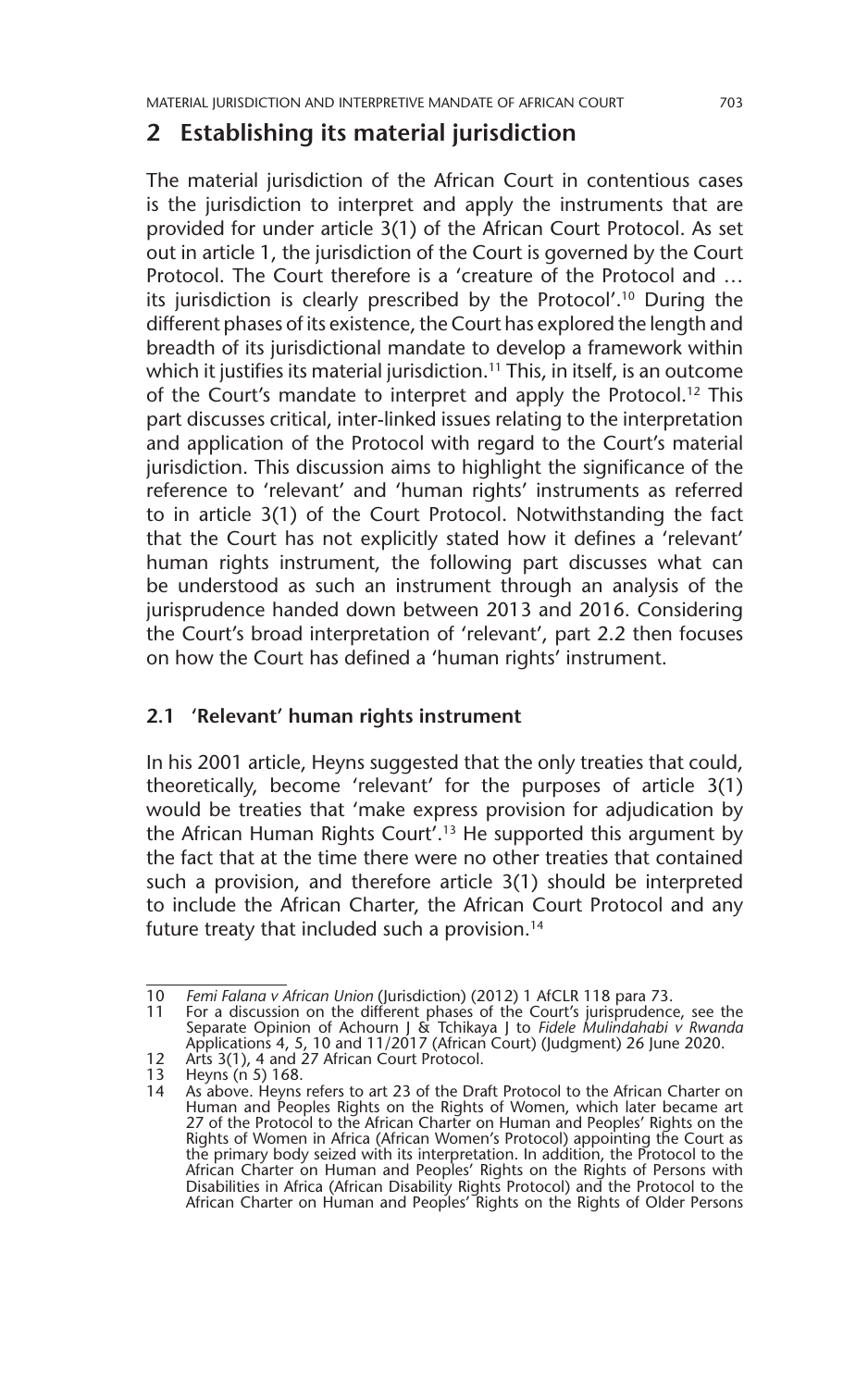Based on the 'express provision', as proposed by Heyns, it is of interest to explore the earliest jurisprudence of the African Court. In 2013 the Court presented its first judgment on the merits in *Tanganyika Law Society v Tanzania*. 15 In *Tanganyika Law Society*  the Court, importantly, set out the first parameters of its material jurisdiction, which has guided its jurisprudence going forward. The applicants in this case alleged violations of the African Charter, the International Covenant on Civil and Political Rights (ICCPR) and the Universal Declaration of Human Rights (Universal Declaration).16 As a point of departure, the Court confirmed that it has jurisdiction over the African Charter, as listed under article 3(1), but, importantly also over ICCPR and the Universal Declaration.17 However, in its findings it did not find it necessary to consider the application of ICCPR and the Universal Declaration as it had considered the alleged violations under the relevant provisions of the African Charter.18 Consequently, as a point of departure the Court clarified that it interprets article 3(1) to enable it to assume jurisdiction over United Nations (UN) treaties, such as ICCPR; but that it will not resort to the application of such treaties when the African Charter finds application in a comparable manner. Conclusively, it concluded that it exercises jurisdiction over the entire body of human rights treaties that have been ratified by a state party to the African Court Protocol.

In *Norbert Zongo* the Court further clarified the relationship between the African Charter and other human rights instruments. It also presented its views on the relationship between the Charter and another human rights instrument where the latter is more detailed than the Charter. In this case the claims of the applicants were based on the African Charter, ICCPR, the Universal Declaration and the

in Africa (Older Persons Protocol) contain provisions where the Court plays a subsidiary role to the African Commission where the African Commission may refer matters of interpretation to the Court and where individuals and NGOs in states with direct access to the Court under arts 5(3) and 34(6) of the Protocol can approach the Court with matters of application or implementation. See arts 34(4) and (5) of the African Disability Rights Protocol and arts 22(3) and (4) of the Older Persons Protocol.

<sup>15</sup> *Tanganyika Law Society, Legal and Human Rights Centre and Reverend Christopher R Mtikila v Tanzania* (Merits) (2013) 1 AfCLR 34 (*Tanganyika Law Society*).

<sup>16</sup> *Tanganyika Law Society* (n 15) paras 76 and 92.

<sup>17</sup> *Tanganyika Law Society* (n 15) paras 85 and 91-92. However, in *Beneficiaries of Late Norbert Zongo, Abdoulaye Nikiema alias Ablasse, Ernest Zongo, Blaise Ilboudo and Mouvement Burkinabe des Droits de l'Homme et des Peuples v Burkina Faso* (Merits) (2014) 1 AfCLR 219 (*Norbert Zongo*) para 48 (fn 2) the Court confirmed that the Universal Declaration is a declaration and not a treaty and as such it does not fall under the scope of art 3(1).The Court applied a similar approach in *Sebastien Germain Ajavon v Benin* App 13/2017 (African Court) 29 March 2019 para 45, where it concluded that the 1789 Declaration of the Rights of Man and of the Citizen did not fall under its material jurisdiction because this Declaration is not an international instrument, open for ratification, but rather is a text of French internal law which imposes no obligation on the respondent state.

<sup>18</sup> *Tanganyika Law Society* (n 15) paras 122-123.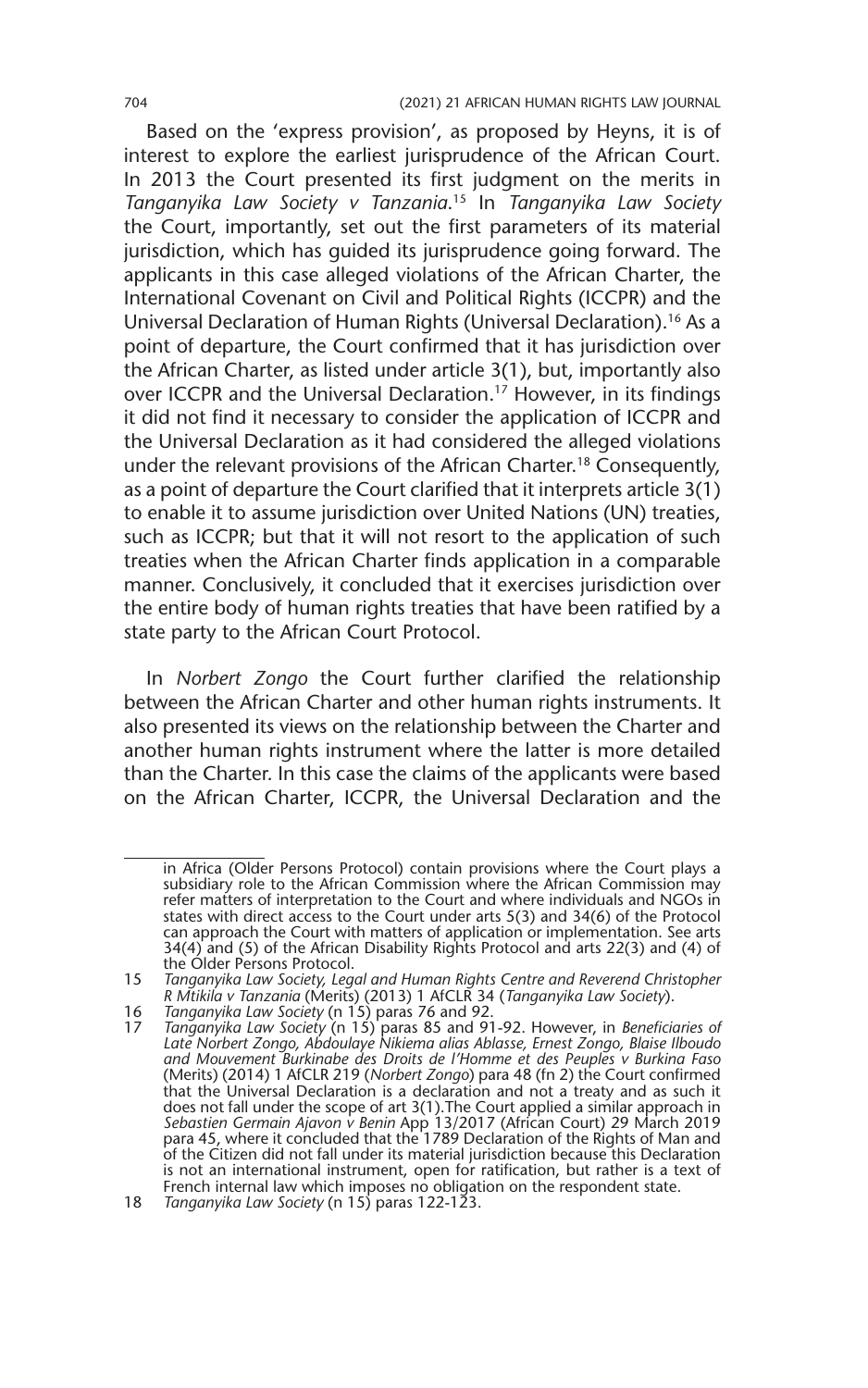Economic Community of West African States (ECOWAS) Revised Treaty (Revised Treaty). After a preliminary examination of its material jurisdiction, the Court assumed jurisdiction over the treaties, but not the Universal Declaration.19 The Court took the same position as in *Tanganyika Law Society* and did not find a violation directly based on ICCPR. Having ruled on the relevant obligations in the Charter, in the Court's opinion there was no need to consider the allegations made pursuant to ICCPR.20

However, in *Norbert Zongo* three of the four deceased individuals, on behalf of which claims were presented, were journalists. Thus, considering article  $66(2)(c)^{21}$  of the Revised Treaty, explicitly ensuring the respect for the rights of journalists, the African Court took a different approach. Instead of ruling on article 9(2) of the African Charter, the general right to freedom of expression of all, the Court took the view that the Revised Treaty and the Charter should be read together. Therefore, the Court found a violation of both rights.<sup>22</sup> This signalled that the Court approaches its material jurisdiction primarily under the African Charter, but once a more detailed, specific, or extensive right is located in another treaty under its jurisdiction, the Court considers and applies such a right in conjunction with the Charter. By applying the Revised Treaty the Court also, arguably, confirmed that the Revised Treaty, the founding treaty of ECOWAS, was a 'relevant' human rights instrument, confirming the sentiments of Naldi and Magliveras, as discussed by Heyns.23

In the following case, *Lohe Isa Konaté v Burkina Faso*, 24 the issue of freedom of expression of journalists was once again brought before the Court. In this case the applicant similarly relied on the African Charter, ICCPR and the Revised Treaty.25 In the operative paragraph of the judgment the Court assumes jurisdiction over these three instruments.26 However, in contrast to the decision in *Norbert Zongo*, the Court in *Konaté* found several violations based on the African Charter, ICCPR and the Revised Treaty.27 Thus, in *Konaté* the Court,

<sup>19</sup> As above.<br>20 Norbert Zo

<sup>20</sup> *Norbert Zongo* (n 17) paras 157 & 188.

<sup>21</sup> Arts 66 (1) and (2)(c) reads: 'In order to involve more closely the citizens of the Community in the regional integration process, Member States agree to cooperate in the area of information ... [t]o this end they undertake as follows ... to ensure respect for the rights of journalists.'

<sup>22</sup> *Norbert Zongo* (n 17) para 203.5. This decision was taken with a narrow majority of five to four, where Niyungeko J, Ouguergouz J, Guisse J and Asa J voted against and presented a separate opinion. 23 Heyns (n 5) 166-167.

<sup>24</sup> *Lohé Issa Konaté v Burkina Faso* (Merits) (2014) 1 AfCLR 314 (*Konaté*).

<sup>25</sup> *Konaté* (n 24) paras 9-12.

<sup>26</sup> *Konaté* para 36.

<sup>27</sup> *Konaté* paras 176.3, 176.5, 176.6 & 176.7.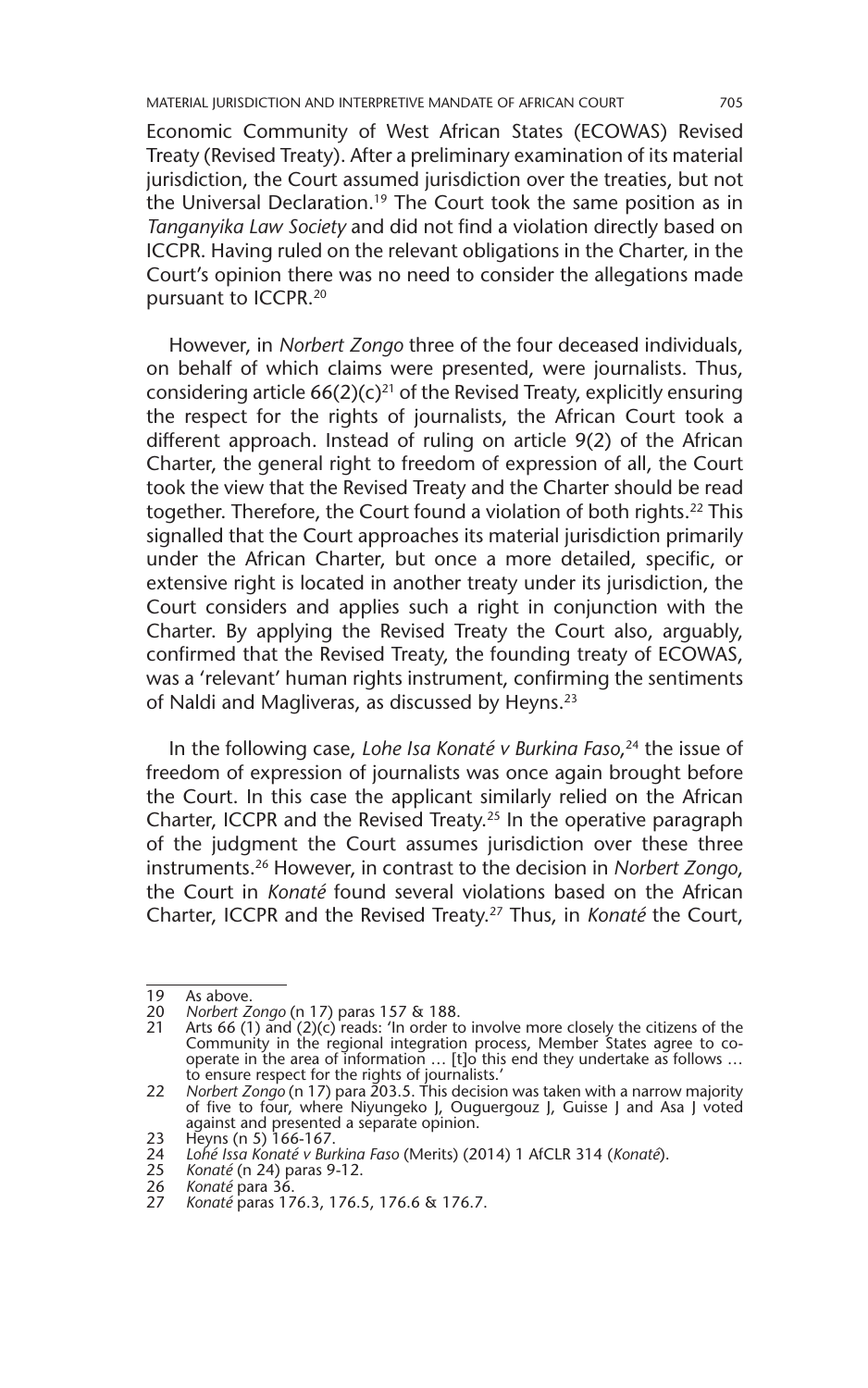without explicitly stating it, provided proof that UN treaties are deemed 'relevant'. By applying ICCPR, it established that it would not merely use it as an interpretive tool. Arguably, considerable conceptual clarity could have been provided by the Court on this matter if it had offered a clear statement on its considerations in this regard.

The first three cases in a long string of cases, bringing to the African Court's attention violations related to the Tanzanian criminal justice system, further delineated the Court's approach to its material jurisdiction. In Alex Thomas v Tanzania<sup>28</sup> the Court found violations based on the African Charter and ICCPR by applying article 7(1)(c) of the African Charter 'in light' of article 14(3)(d) of ICCPR.29 The Court furthered this argument in *Wilfred Onyango Nganyi & Others v Tanzania*30 by concluding that where, in comparison to the Charter, a right is more detailed in another human rights instrument, such an instrument will be applied by the Court. The Court stated the following:31

In view of the fact that the Respondent ratified the International Covenant on Civil and Political Rights (ICCPR) on 11 June 1976, in accordance with Article 7 of the Protocol, the Court can not only interpret Article 7(1)(c) of the Charter in light of the provisions of Article 14(3)(d) of the ICCPR but also *apply* the latter provisions.

Thus, in determining whether Tanzania had violated the applicants' rights to a fair trial, the African Court found recourse in the elements of the right to fair trial as guaranteed under both the African Charter and ICCPR. The Court noted that article 14(3)(d) of ICCPR is more elaborate than article  $7(1)(c)$  of the Charter and that, therefore, measures should have been taken by Tanzania, in the interests of justice, to ensure that the applicants were afforded legal assistance.<sup>32</sup>

However, in *Wilfred Onyango* the Court did not follow its approach in *Alex Thomas*. Instead, in applying the methodology set out in *Tanganyika Law Society*, the Court based its findings only on the African Charter.<sup>33</sup> In other words, it referred to the application of the more specific provision in ICCPR, but in essence used the provisions in ICCPR as an interpretive tool to give further contents to the

<sup>28</sup> *Alex Thomas v Tanzania* (Merits) (2015) 1 AfCLR 465 (*Alex Thomas*).

<sup>29</sup> *Alex Thomas* (n 28) para 114.

<sup>30</sup> *Wilfred Onyango Nganyi & Others v Tanzania* (Merits) (2016) 1 AfCLR 507 (*Wilfred Onyango*).

<sup>31</sup> *Wilfred Onyango* (n 30) para 165 (my emphasis).

<sup>32</sup> *Wilfred Onyango* (n 30) paras 162-168. See also *Armand Guehi v Tanzania* (Merits and Reparations) (2018) 2 AfCLR 477 (*Armand Guehi)* paras 35-38.

<sup>33</sup> *Wilfred Onyango* (n 30) para 193(viii).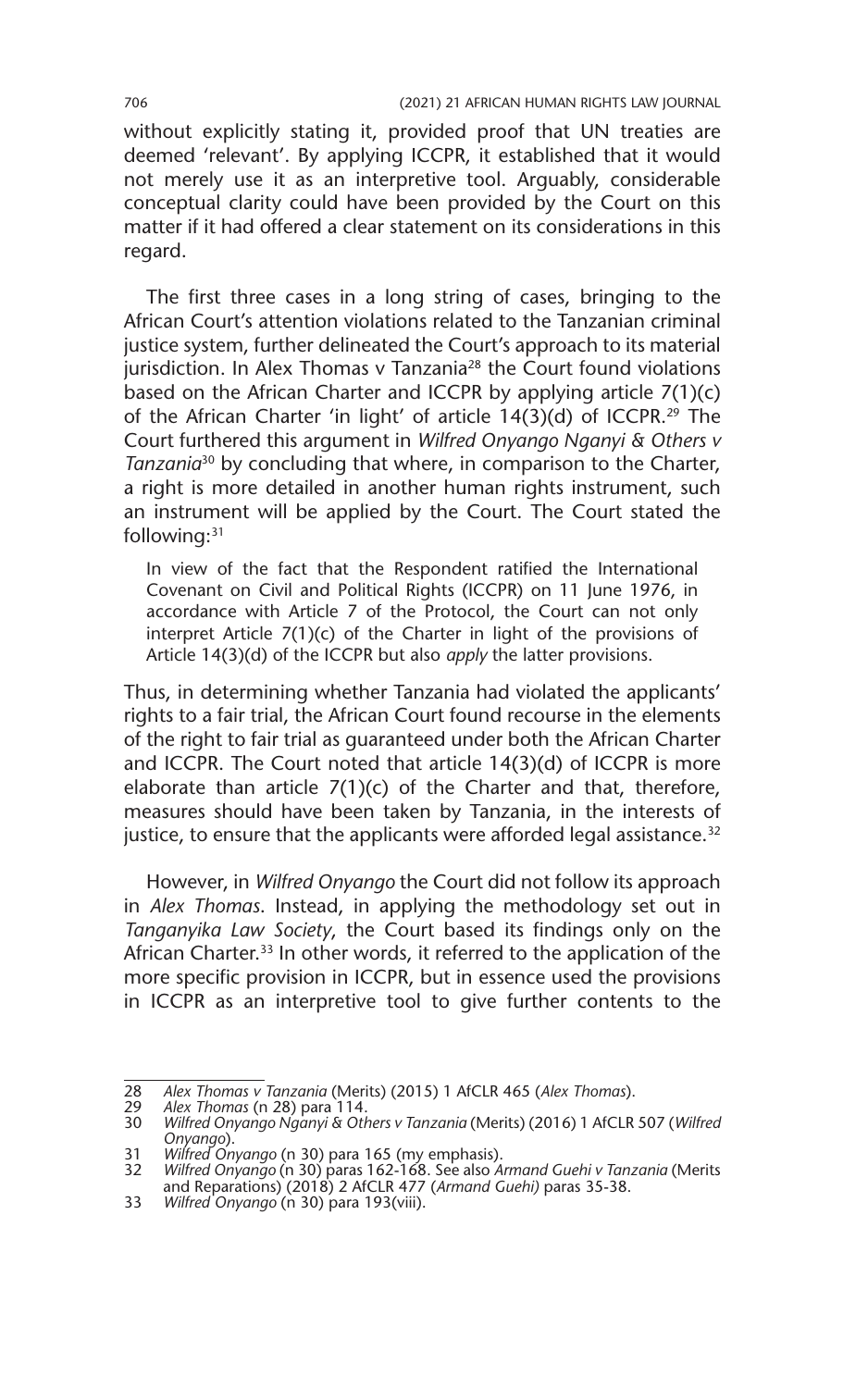MATERIAL JURISDICTION AND INTERPRETIVE MANDATE OF AFRICAN COURT 707

Charter.34 This approach does not make sense in light of what the Court held in *Onyango*, as quoted above, where the Court refers to article 7 of the Court Protocol, not as an interpretive clause but as an instruction to apply ICCPR as a relevant human rights treaty ratified by Tanzania. Curiously, in the following case, *Mohamed Abubakari v Tanzania*, 35 the Court returned to its approach in *Alex Thomas* and found a violation of article 7 of the African Charter as well as article 14 of ICCPR.

In summary, the first six judgments on the merits, handed down between June 2013 and June 2016, all have in common that they are focused on the African Charter. Departing from *Tanganyika Law Society* the Court has chiselled out a space for other human rights treaties where it is deemed relevant for purposes of scope and detail. In these judgments the Court developed the three cardinal principles that it has continued to apply in determining its material jurisdiction: first, the preference for the application of the African Charter; second, that it can, and will, assume jurisdiction over sub-regional and UN treaties; and, third, that it will resort to other human rights treaties, that is, such treaties become 'relevant' only when they provide additional detail and scope. However, regarding the latter, the Court has not been consistent in its application of additional treaties as such treaties have been applied, namely, a violation found based on ICCPR, as in *Alex Thomas*36 and *Mohamed Abubakari*, 37 and used for interpretive purposes as in *Wilfred Onyango*38 where a reference to ICCPR does not appear in the operative part of the judgment.

#### **2.2 Characterisation of a 'human rights instrument'**

The ostensibly simple task of characterising a treaty as a human right treaty is complicated by several factors. As treaties deal with human rights in different ways, to a different extent and sometimes without the express objective of protecting individual rights, the act of pinpointing the object and purpose of a treaty, its rights, and state obligations enunciating individual rights often leaves ample room

<sup>34</sup> See 3.2.<br>35 Mohame

<sup>35</sup> *Mohamed Abubakari v Tanzania* (Merits) (2016) 1 AfCLR 599 (*Abubakari)*. This case was concluded at the same session as the judgment in *African Commission on Human and Peoples' Rights v Libya* (*Libya*) (Merits) (2016) 1 AfCLR 153 where Ouguergouz J, in his separate opinion, points out that '[u]nder Articles 3 … and 7 … of the Protocol, the Court is however authorised to "apply" the provisions of the [ICCPR], same as the relatively detailed clauses of the May 2004 Arab Charter on Human Rights to which Libya is also party'.

<sup>36</sup> *Alex Thomas* (n 28) para161(vii).

<sup>37</sup> *Abubakari* (n 35) para 242(ix).

<sup>38</sup> *Wilfred Onyango* (n 30) para 193(viii).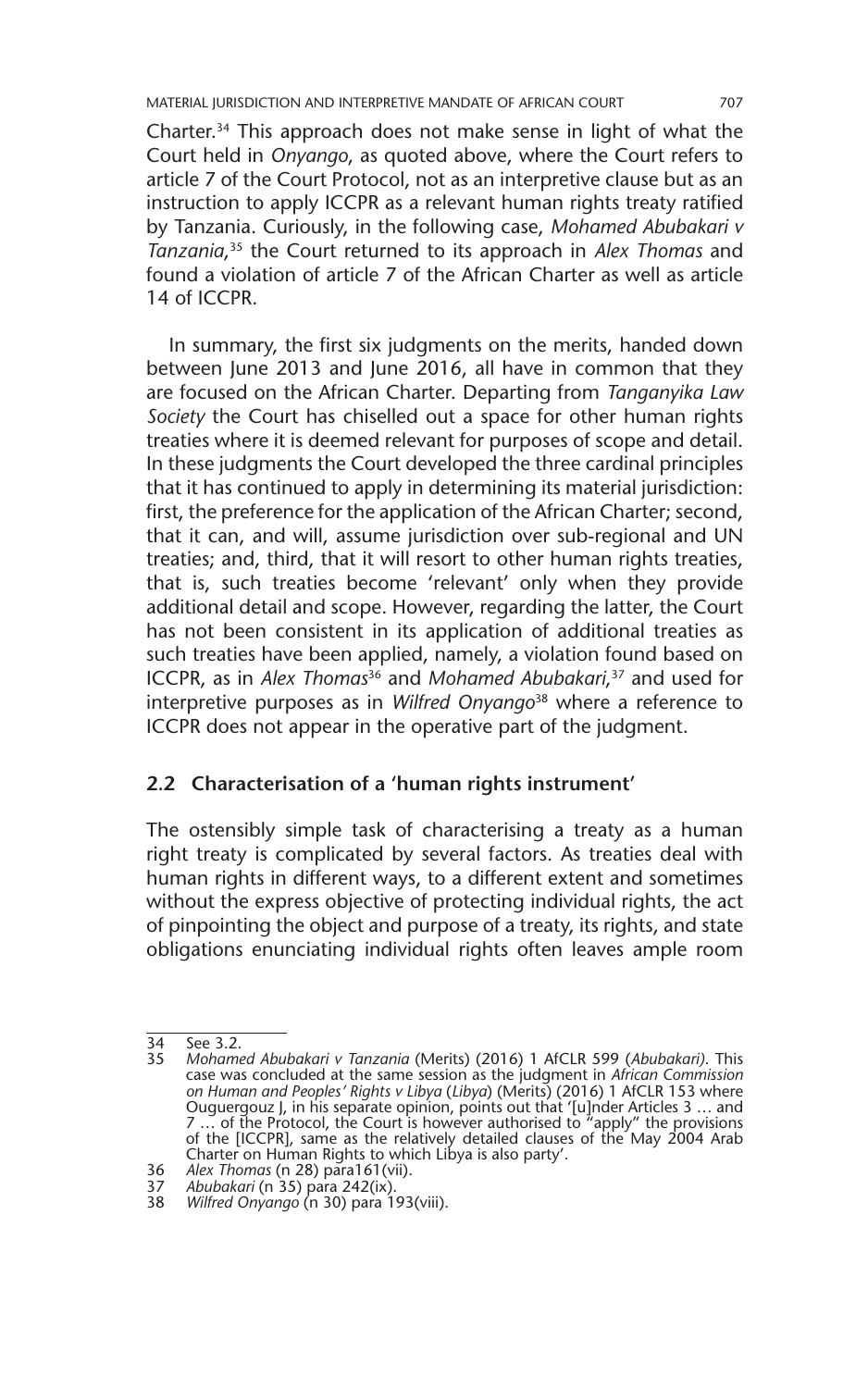for interpretation.39 As referred to by Heyns, '[p]resumably even environmental treaties and those related to mercenaries etc would become justiciable, in so far as they have human rights implications'.40

#### *2.2.1 'Object' and 'purpose'*

For an instrument to be classified as a human rights instrument, in general terms, it must secure individual rights, that is, include a direct expression of rights, and its object and purpose must be to promote and/or protect human rights. The importance of the object and purpose of a treaty was first highlighted in the International Court of Justice (ICJ)'s Advisory Opinion on the Reservations to the Convention on the Prevention and Punishment of the Crime of Genocide41 and later repeatedly referred to in the Vienna Convention on the Law of Treaties (VCLT).

The emphasis on the purpose of a treaty finds its reference in, for example, article 31(1) of the VCLT. Critically, however, the VCLT affords no ny explanation as to the contents of this concept or concepts.42 Seemingly synonymous, the terms 'object' and 'purpose', in international law, cover two different aspects of a treaty: first, as suggested by Linderfalk, the rights and obligations that a treaty enunciates, that is, its normative content; and, second, the outcomes envisioned by the parties accomplished by the application of the treaty, that is, the fulfilment of the normative content.<sup>43</sup> Hence, the two are linked, but nonetheless representing two different aspects of what often is regarded as a single concept.

## *2.2.2 Categories of human rights instruments*

In reflecting on the methodology that the African Court has developed, primarily in *APDH v Côte d'Ivoire*, 44 at least three different categories of human rights treaties can be uncovered:<sup>45</sup> first,

<sup>39</sup> G Niyungeko 'The African Charter on Democracy, Elections and Governance as a human rights instrument' (2019) 63 *Journal of African Law* 65.

<sup>40</sup> Heyns (n  $5\overline{\smash{)}167}$ .<br>41 Advisory Opinion 41 *Advisory Opinion on the Reservations to the Convention on the Prevention and Punishment of the Crime of Genocide* (28 May 1951) (1951) ICJ Reports 15.

<sup>42</sup> D Kritsiotis 'The object and purpose of a treaty's object and purpose' in MJ Bowman & D Kritsiotis (eds) *Conceptual and contextual perspectives on the modern law of treaties* (2018) 240.

<sup>43</sup> U Linderfalk 'On the meaning of the "object and purpose" criterion, in the context of the Vienna Convention on the Law of Treaties, Article 19' (2003) 72 *Nordic Journal of International Law* 433-434.

<sup>44</sup> *Actions Pour la Protection des Droits de l'Homme (APDH) v Côte d'Ivoire* (Merits) (2016) 1 AfCLR 668 (*APDH*) further discussed under 3.2.4.

<sup>45</sup> Niyungeko (n 39) 65-70.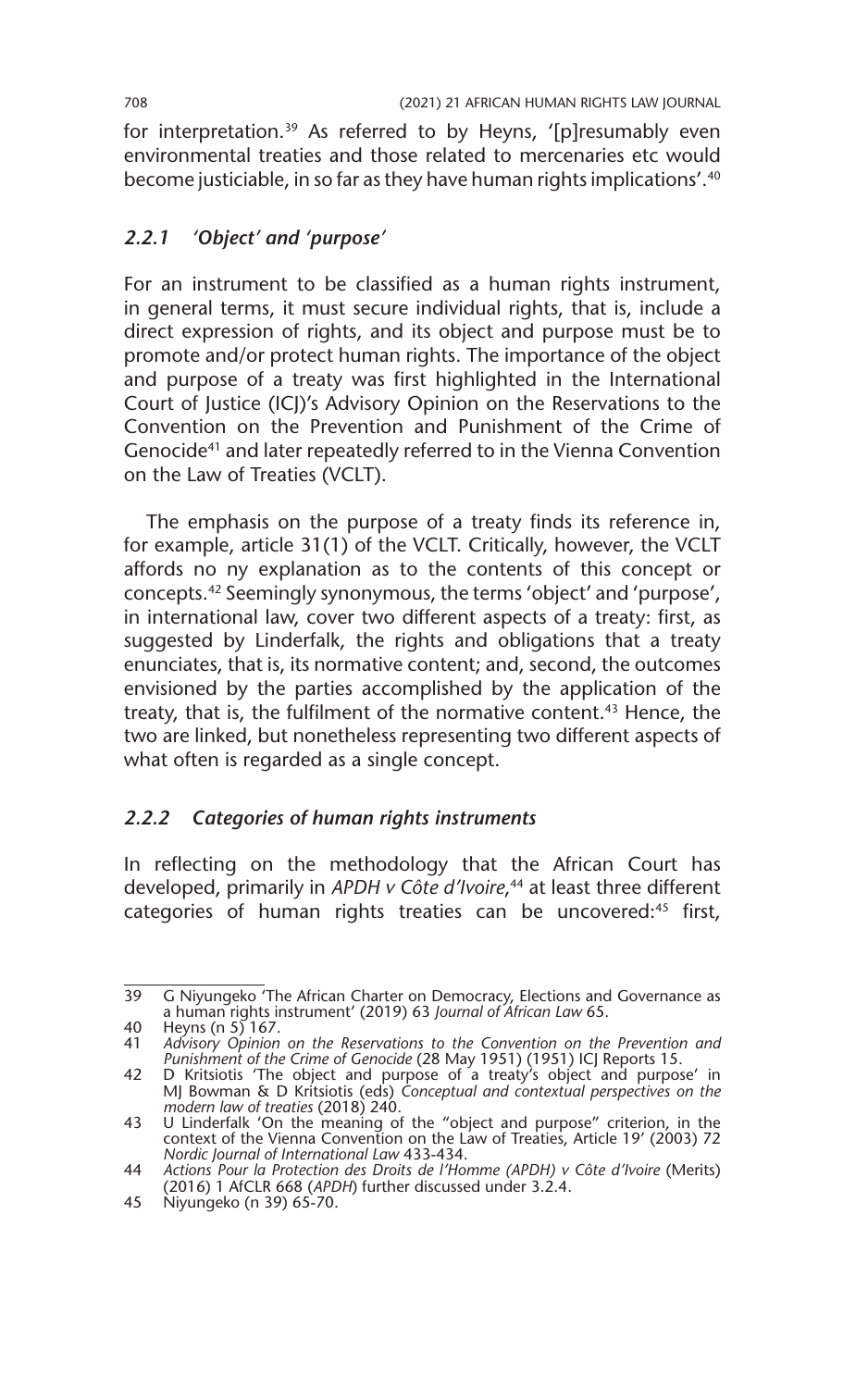MATERIAL JURISDICTION AND INTERPRETIVE MANDATE OF AFRICAN COURT 709

treaties with human rights promotion and/or protection as its main object and purpose, which treaties contain provisions that directly enunciate human rights; second, treaties that do not have human rights promotion and/or protection as its main object and purpose, or which have different objectives and purposes of which one is human rights protection, but which contain provisions that directly or indirectly enunciate human rights; finally, treaties that do not have human rights promotion and/or protection as its main object and purpose but which contain provisions that have some – indirect – bearing on human rights.

The first category of treaties, treaties that contain provisions that directly enunciate human rights, arguably is the most distinct category. However, based on their internal structure and phraseology these too can be divided into different sub-groups. These are, first, instruments that directly enunciate human rights and specific human rights protection is envisaged as the outcome, such as the African Charter; the African Charter on the Rights and Welfare of the Child (African Children's Charter); the Protocol to the African Charter on Human and Peoples' Rights on the Rights of Women in Africa (African Women's Protocol); the African Youth Charter; the African Disability Protocol; and the nine core UN human rights treaties.<sup>46</sup> Second, there are instruments that essentially set out obligations of state parties from which individual human rights can be inferred, such as the OAU Convention Governing the Specific Aspects of Refugee Problems in Africa; the Older Persons Protocol; and the African Union Convention for the Protection and Assistance of Internally Displaced Persons in Africa. Finally, there are the instruments that constitute the continental human rights bodies: the African Charter; the African Children's Charter; and the African Court Protocol (the African Charter and the African Children's Charter also qualifying in the first sub-category). The contents of the latter two sub-categories arguably are more challenging to clearly distinguish. The second subcategory, the 'intermediate' category, from the perspective of the wide variety of AU treaties with human rights protection as one of

<sup>46</sup> ICCPR; the International Covenant on Economic, Social and Cultural Rights (ICESCR); the Convention on the Elimination of All Forms of Discrimination against Women (CEDAW); the Convention Against Torture and Other Cruel, Inhuman, or Degrading Treatment or Punishment (CAT); the Convention on the Rights of the Child (CRC); the International Convention on the Protection of the Rights of All Migrant Workers and Members of Their Families (ICMW); the International Convention for the Protection of All Persons from Enforced<br>Disappearance (CPED); and the Convention on the Rights of Persons with<br>Disabilities (CRPD). This category also includes the Second Optional Proto to ICCPR, aiming at the abolition of the death penalty; the Optional Protocol to CRC on the involvement of children in armed conflict and the Optional Protocol to CRC on the sale of children, child prostitution and child pornography.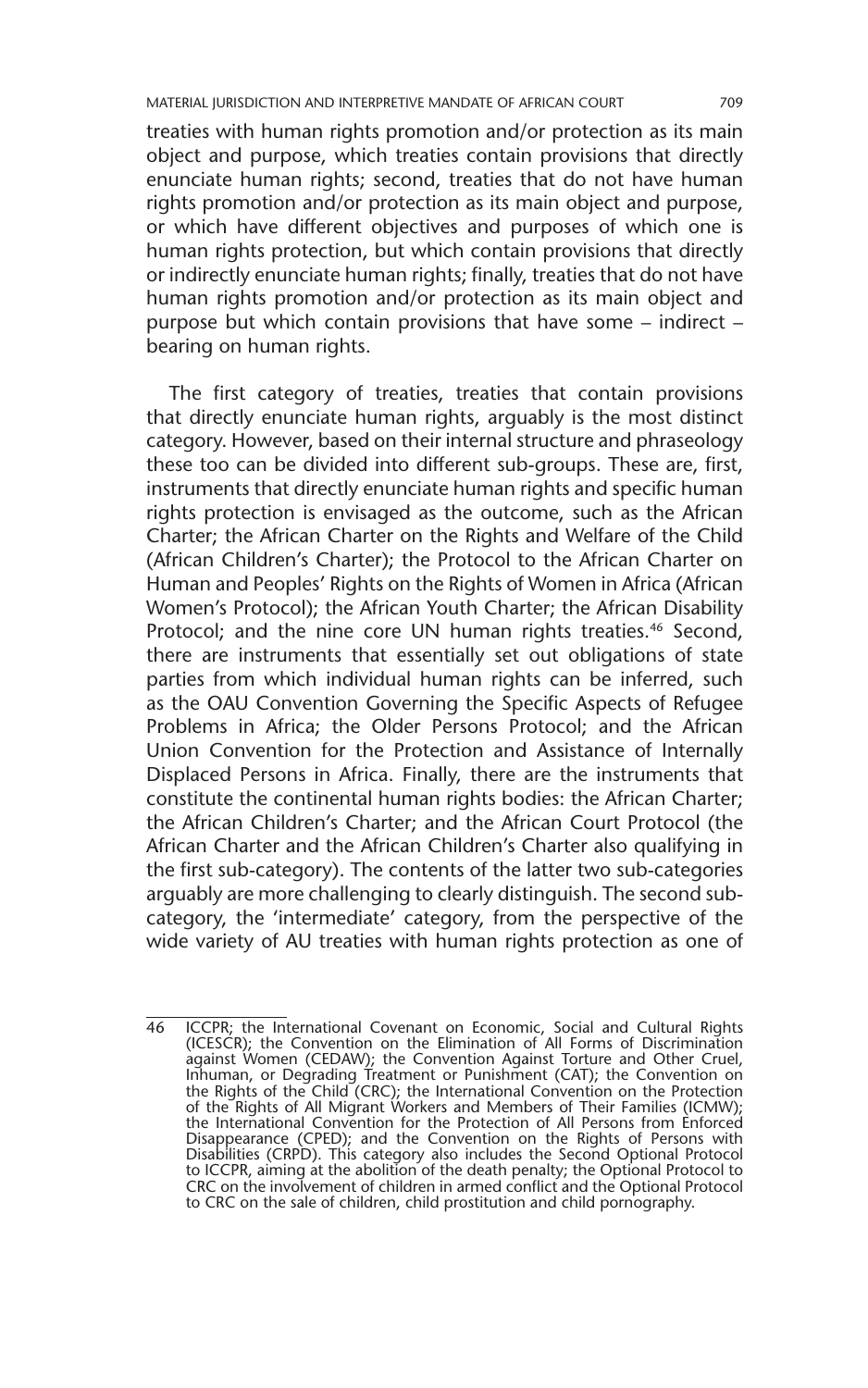their objectives, albeit not the main objective, is the most populated category.47 This also is the category of treaties that is most difficult to distinguish as there are arguments on both sides as to why a treaty in this category should or should not be included under the African Court's jurisdiction.

When considering the object and purpose and the presence of direct/indirect rights, the second category of treaties includes the African Charter on Democracy, Elections and Governance (African Democracy Charter) and the ECOWAS Protocol on Democracy and Good Governance, as was confirmed by the African Court in *APHD*, as further discussed under 3.2.4 below. It also, arguably, includes treaties such as the Cultural Charter for Africa; the African Union Convention on Preventing and Combating Corruption; the Charter for African Cultural Renaissance; the African Union Convention on Cyber Security and Personal Data Protection; the Revised African Convention on the Conservation of Nature and Natural Resources; the African Charter on the Values and Principles of Decentralisation, Local Governance and Local Development; the OAU Convention on the Prevention and Combating of Terrorism and the Road Safety Charter;<sup>48</sup> again confirming the fear as expressed by Heyns.<sup>49</sup>

These treaties do not manifest a direct human right objective and purpose. Similarly, these instruments do not set out clear, direct individual rights. However, as an example, article 7(2) of the Revised Convention on Conservation stipulates an obligation on the state to 'establish and implement policies for the planning, conservation, management, utilisation and development of underground and surface water', where the state must attempt to 'guarantee for their populations a sufficient and continuous supply of suitable water'. This statement may be interpreted to present individuals in a state that has ratified the Revised Convention on Conservation with an inferred right to safe drinking water. Furthermore, and perhaps the most discussed example in this category, is the AU Convention on Corruption. One of the objectives of this Convention, as referred to in its Preamble, is to 'respect human dignity and to foster the promotion of economic, social, and political rights'. While most of the articles in this Convention are framed as state obligations to adopt domestic laws, policy and regulations to combat corruption, it infers, as suggested by Viljoen, the right to dignity and related civil

<sup>47</sup> Niyungeko (n 39) 69-70.<br>48 Mbere as an example sta

<sup>48</sup> Where, as an example, state parties must safeguard the needs of vulnerable road users and ensure that they are adequately considered in the planning, design and provision of road infrastructure arguably spelling out a right for such road users to have their physical integrity protected.

<sup>49</sup> Heyns (n 5) 167.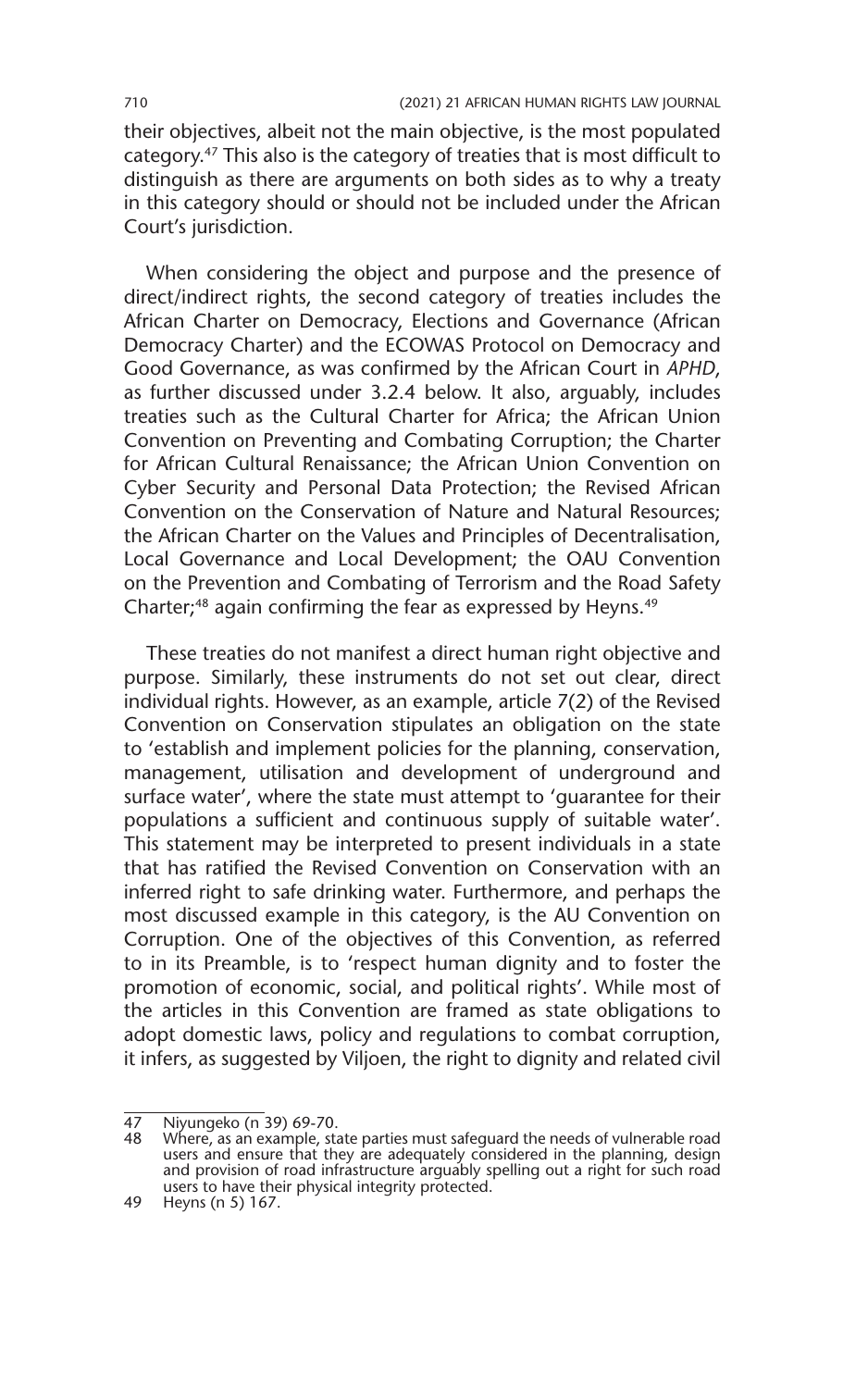and political rights.<sup>50</sup> The AU Convention on Corruption alongside the Convention on the Combating of Terrorism also directly set out the right to a fair trial.<sup>51</sup>

In the third category of treaties, the most obvious example would be the AU Constitutive Act. The Preamble together with articles 3<sup>52</sup> and 4<sup>53</sup> of the Constitutive Act contains general references to human rights, which begs the question whether it can be classified as a human rights treaty. The human rights references in the Act refer to the objectives and principles of the AU, conferring the obligation upon its members to act in accordance with these principles. However, it could be argued that such obligations have some indirect bearing on human rights. Furthermore, the application of the AU Constitutive Act clearly envisaged the promotion and protection of human rights.<sup>54</sup>

Even though the reliance on the AU Constitutive Act before the African Court would certainly be sparse, it is not, as suggested by Niyungeko, a purely academic question.55 In *Atabong Denis Atemnkeng v African Union*56 the applicant raised the question of whether the optional jurisdiction clause in article 34(6) of the Protocol was compatible with the principles and objectives of the AU Constitutive Act. The African Court, however, did not consider the merits of this case as it found that it lacked personal jurisdiction to hear the case 57

The argument that the AU Constitutive Act would indeed fall under the Court's material jurisdiction could further be substantiated by the ease with which the Court assumed jurisdiction over the Revised Treaty in *Norbert Zongo* and *Konaté*. 58 Neither of these cases

<sup>50</sup> Viljoen (n 5) 436-437.

<sup>51</sup> Art 14 of the AU Convention on Corruption and art 7(3) of the Convention on the Combating of Terrorism.

<sup>52</sup> Arts 3(e) and  $(h)$ .<br>53 Arts 4(l) and  $(m)$ .

<sup>53</sup> Arts 4(I) and (m).<br>54 Preamble to the

Preamble to the AU Constitutive Act, '[d]etermined to promote and protect human and peoples' rights, consolidate democratic institutions and culture, and to ensure good governance and the rule of law'.

<sup>55</sup> Niyungeko (n 39) 68. He suggests that '[the AU Constitutive Act] would surely be a human rights instrument "by default", since many other specific human rights instruments directly address human rights issues'.

<sup>56</sup> *Atabong Denis Atemnkeng v African Union* (Jurisdiction) (2013) 1 AfCLR 182 (*Atabong Atemnkeng)* paras 17, 20-21 & 24. See also *Request for Advisory Opinion by Rencontre Africaine pour la Défense des Droits de l'Homme* (Advisory Opinion) (2017) 2 AfCLR 594 where the NGO sought clarification on whether it was possible to institute legal action before the Commission or the Court against a state following an unconstitutional change of government. Part of this request was based on art 4 of the AU Constitutive Act. The request for the Advisory Opinion was denied based on the lack of standing of the NGO.

<sup>57</sup> *Atabong Atemnkeng* (n 56) paras 40 and 46(a).

<sup>58</sup> See 3.1.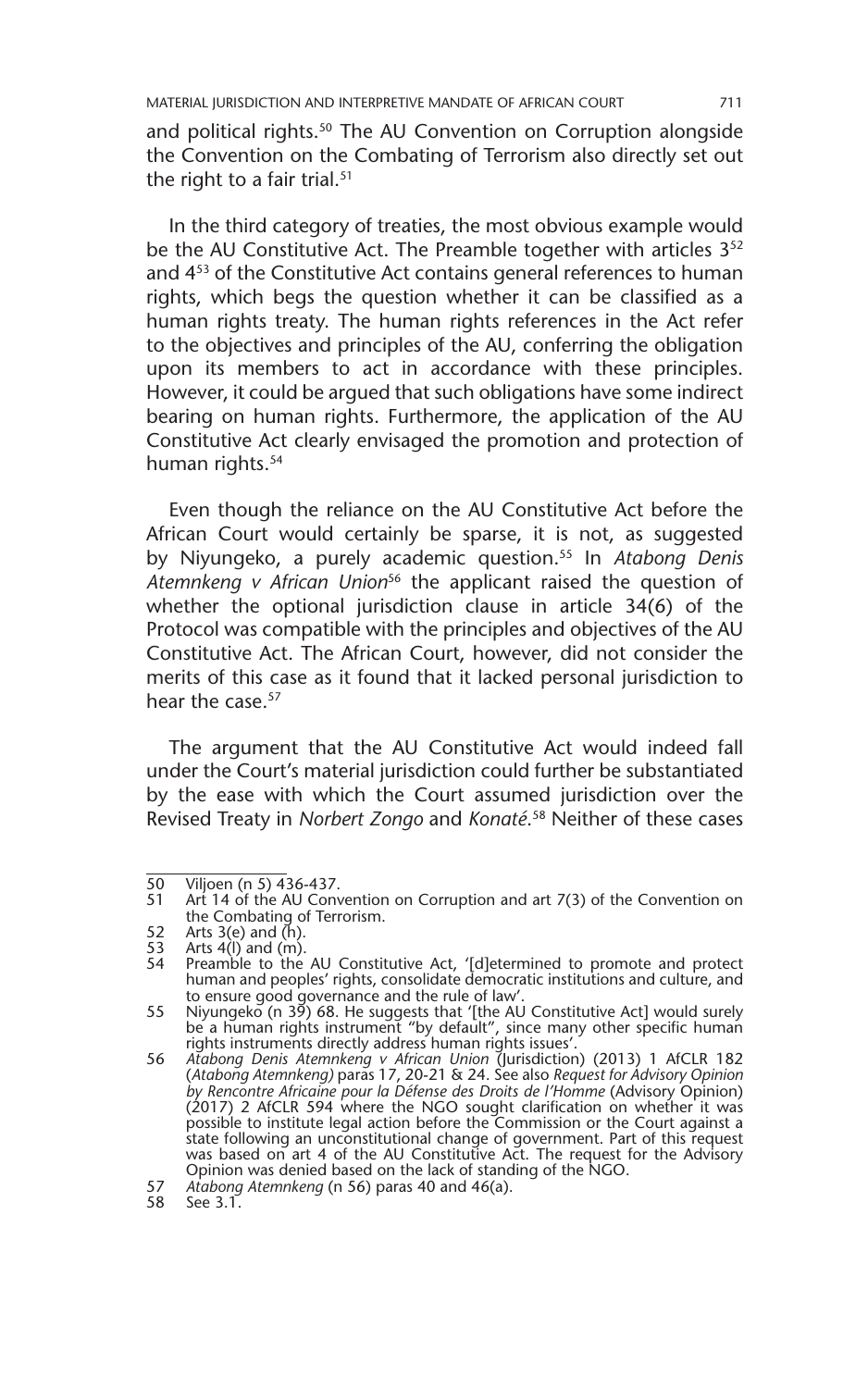contains an explanation as to why the treaty constituting the revised ECOWAS would be a classified as a 'human rights instrument' under the ambit of article 3(1) of the Court Protocol.<sup>59</sup> Similarly to articles 3 and 4 of the AU Constitutive Act, article 4(g) of the Revised Treaty, albeit in a more direct manner, refers to the 'recognition, promotion and protection of human and peoples' rights in accordance with the provisions of the African Charter on Human and Peoples' Rights'. The objective of the Revised Treaty, namely, to establish an economic Union in West Africa, must thus be fulfilled with adherence to the rights set out in the African Charter, that is, it is not the main purpose of the treaty. However, as with the AU Constitutive Act it could be argued that this obligation has an indirect bearing on human rights. Considering this, the Treaty for the Establishment of the East African Community would equally fall under the Court's material jurisdiction.<sup>60</sup>

#### *2.2.3 'Individual rights' as 'human rights'*

As indicated in the general discussion on the different categories of treaties under 2.2.2 above, the presence of provisions that directly or indirectly enunciate human rights is of key interest in characterising a treaty as a human rights instrument. In this regard, a distinction must be drawn between an 'individual right' and an 'individual human right'.<sup>61</sup> The African Court had the opportunity to clarify this matter in *Armand Guehi* where the applicant relied on the Vienna Convention on Consular Relations (VCCR) to substantiate a claim that he had been denied consular assistance during the time he was arrested, detained, and later sentenced to death. Of interest is the analysis of the African Court of the status of the VCCR, considering the fact that the purpose of this treaty cannot, even in the broadest sense, be classified as focusing on human rights, but containing, in articles 36(1)(b) and (c), what arguably are individual rights. To assume jurisdiction under article 3(1) of the Protocol the VCCR would have to be classified as a 'human rights instrument', articles 36(1)(b) and (c) as 'human rights', and due regard would have to be taken of

<sup>59</sup> *Norbert Zongo* (n 17) para 48; *Konaté* (n 24) paras 36 & 37.

<sup>60</sup> See eg the application of art 6(d) of the Treaty for the Establishment of the East African Community in, eg, *James Katabazi v Secretary-General of the EAC* (Reference 1 of 2011) [2013] EACJ 4 (14 February 2013); *Plaxeda Rugumba v Secretary-General of the EAC and Attorney-General of Rwanda* (Appeal 1 of 2012) [2012] EACJ 10 (1 June 2012); *East African Centre for Trade Policy and Law v Secretary-General of the EAC* (Reference 9 of 2012) [2013] EACJ 10 (9 May 2013); and *Samuel Mukira Mohochi v Attorney-General of Uganda* (Reference 5 of 2011*)*  [2013] EACJ 8 (24 May 2013).

<sup>61</sup> G Waschefort 'The subject-matter jurisdiction and interpretive competence of the African Court on Human and Peoples' Rights in relation to international humanitarian law' (2020) 20 *African Human Rights Law Journal* 64-66.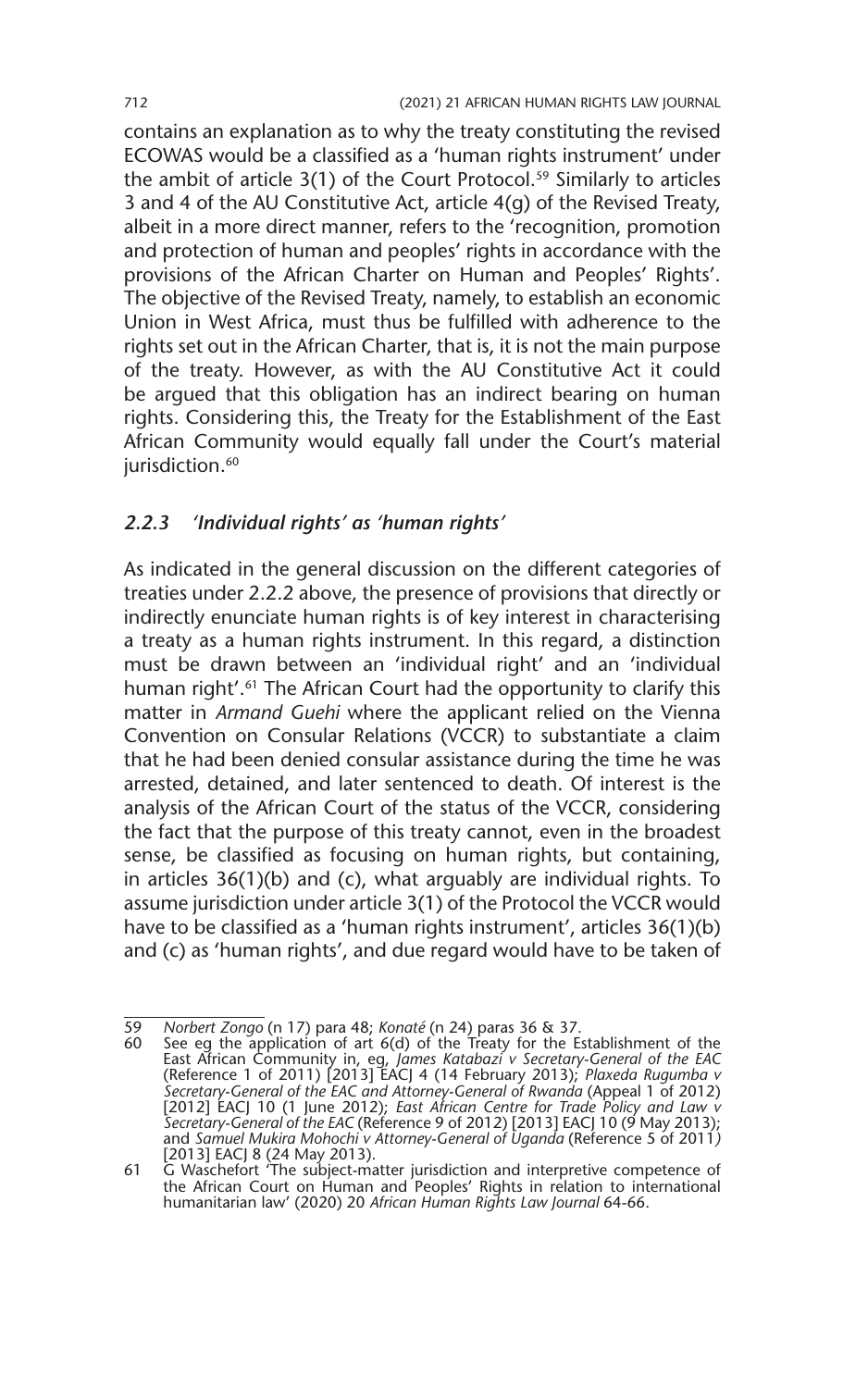MATERIAL JURISDICTION AND INTERPRETIVE MANDATE OF AFRICAN COURT 713

the bearing on the purpose of the former considering the presence of the latter.62 This matter has been debated by other regional and international courts. Already in 1999 the Inter-American Court of Human Rights (Inter-American Court), in a request for an Advisory Opinion<sup>63</sup> by Mexico, was faced with the question of whether article 36 of the VCCR should be interpreted as containing provisions concerning the protection of human rights.<sup>64</sup> This question was put forward with specific reference to detainees in ten states in the United States who, like Arman Guehi, had been sentenced to death.<sup>65</sup>

In its analysis the Inter-American Court importantly distinguished between the purpose of the VCCR and the concern of one provision in the VCCR with the protection of human rights.<sup>66</sup> In this regard the Inter-American Court concluded that

while some of the comments made to the Court concerning the principal object of the [VCCR] to the effect that the treaty is one intended to 'strike a balance among states' are accurate, this does require that the Treaty be dismissed outright as one that may indeed concern the protection of an individual's fundamental rights.<sup>67</sup>

It further concluded that article 36 of the VCCR endows a detained foreign national with individual rights that are the counterpart to the host state's correlative duties.<sup>68</sup> This, the Inter-American Court resolved, does not automatically mean that this right is a human right.<sup>69</sup> However, because measures included under article 36 may include providing legal representation and monitoring the conditions under which the detainee is being held, the Inter-American Court found that article 36 concerned the protection of the 'rights of the national of the sending state [that] may be of benefit to him'; thus the Inter-American Court classified these as human rights.<sup>70</sup>

<sup>62</sup> This matter has been debated before other regional and international courts; see Inter-American Court of Human Rights Advisory Opinion OC-16/99 of 1 October 1999, *Requested by the United Mexican States 'The Right To Information on Consular Assistance in the Framework of the Guarantees of the Due Process of Law'; Germany v United States of America* ICJ (27 June 2001) (2001) ICJ Reports 466; *Mexico v United States of America* (31 March 2004) (2004) ICJ Reports 2004 12. For further discussion, see also Rachovitsa (n 3) 265.

<sup>63</sup> Inter-American Court of Human Rights Advisory Opinion OC-16/99 of 1 October 1999 Requested by the United Mexican States 'The Right To Information on Consular Assistance in the Framework of the Guarantees of the Due Process of Law' (Right to Information on Consular Assistance Opinion).

<sup>64</sup> Inter-American Court of Human Rights (n 63) para 4.1.

<sup>65</sup> Inter-American Court of Human Rights (n 63) para 2.

<sup>66</sup> Para 76.

<sup>67</sup> As above.

<sup>68</sup> Para 84. Para 85.

<sup>70</sup> Paras 86-87.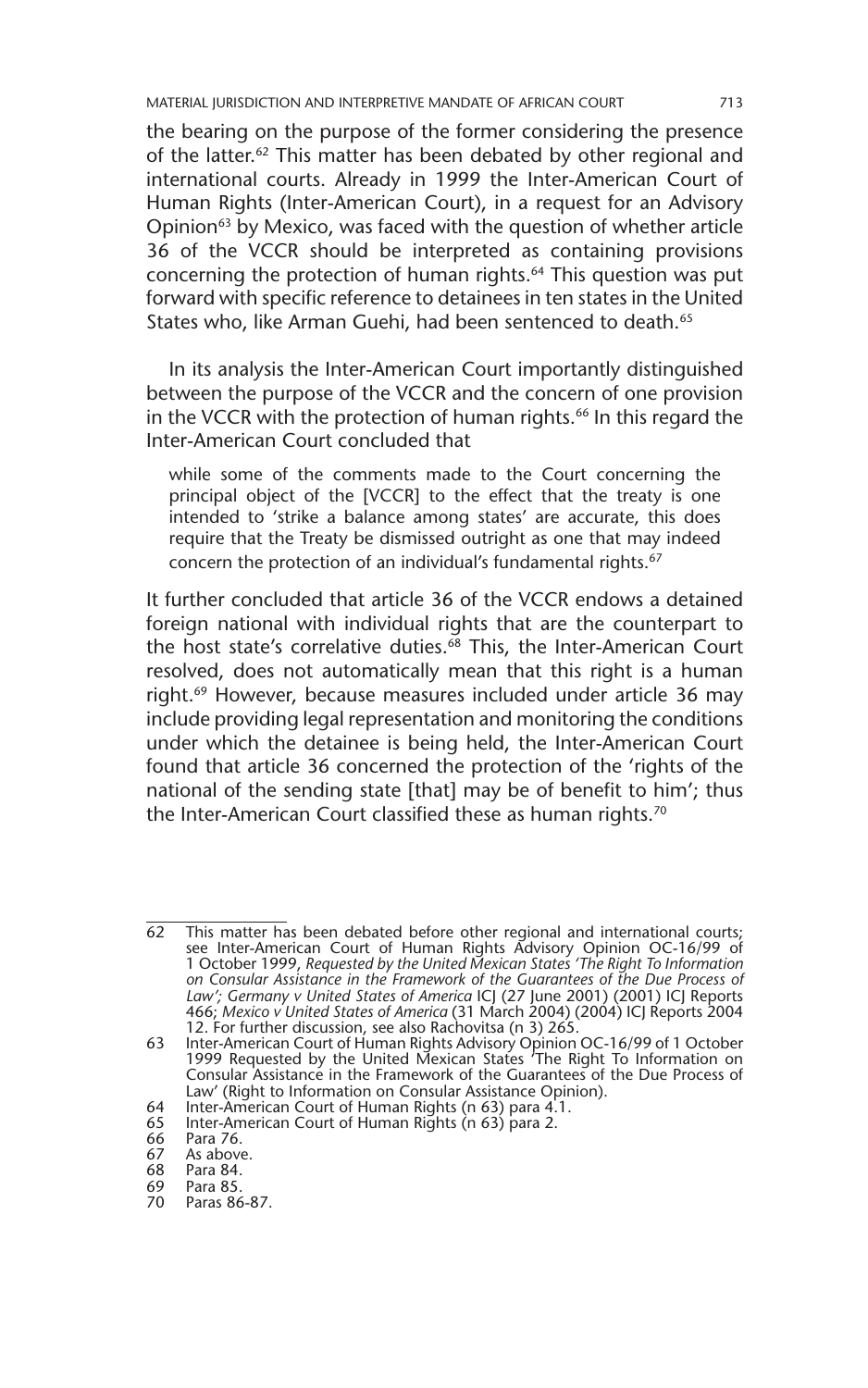Arguments related to a violation of article 36 of the VCCR have further been heard by the ICJ. In LaGrande<sup>71</sup> the ICJ concluded that the text of articles 36(1)(b) and (c) 'creates individual rights' but did not entertain the discussion as to whether these are human rights.72 In *Avena & Other Mexican Nationals*73 Mexico contended that the individual rights contained in articles 36(1)(b) and (c) were fundamental human rights. The ICJ found the United States to be in violation of the VCCR, but concluded that

[w]hether or not the Vienna Convention rights are human rights is not a matter that this Court need decide. The Court would, however, observe that neither the text nor the object and purpose of the Convention, nor any indication in the travaux préparatoires, support the conclusion that Mexico draws from its contention in that regard.<sup>74</sup>

Evidently, the status of the individual rights in the VCCR is debatable and the ICJ's conclusion in *Avena & Other Mexican Nationals* stands in stark contrast to the Inter-American Court's findings in the *Right to Information on Consular Assistance Opinion*. However, the reasoning in *Avena* does not support, as has been suggested, the conclusion that the ICJ has concluded, in an *obiter dictum*, that the rights set out in article 36(1) of the VCCR are individual rights, but not human rights.<sup>75</sup> In this regard it is essential to point out that the ICJ focused on whether this article contained individual rights, not whether the VCCR could be classified as a human rights instrument.76

In returning to the African Court's position in *Armand Guehi*, it neither confirmed the status of the VCCR nor discussed the nature of articles 36(1)(b) and (c). Instead, the Court assumed jurisdiction over the VCCR based on article 7(1)(c) of the African Charter. Similarly to the approach in *Tanganyika Law Society* the Court subsumed the rights in the VCCR under the African Charter, with the significant difference that the right to consular assistance, as set out in articles 36(1)(b) and (c) of the VCCR, does not find any corresponding right under the Charter, as the rights to non-discrimination and to freely participate in government found its counterparts in ICCPR. Thus, the finding of the Court, in favour for the respondent, that it had not violated the right to consular assistance under article 7(1)(c) of the African Charter, arguably found no support in law.<sup>77</sup>

<sup>71</sup> *Germany v United States of America* (27 June 2001) (2001) ICJ Reports 466.

<sup>72</sup> *Germany v United States of America* (n 71) para 77. 73 *Mexico v United States of America* (31 March 2004) (2004) ICJ Reports 2004 12. 74 *Mexico v United States of America* (n 73) paras 124 & 153.

<sup>75</sup> Rachovitsa (n 3) 255, 265.

<sup>76</sup> Waschefort (n 61) 41, 65.

<sup>77</sup> *Armand Guehi* (n 32) para 205.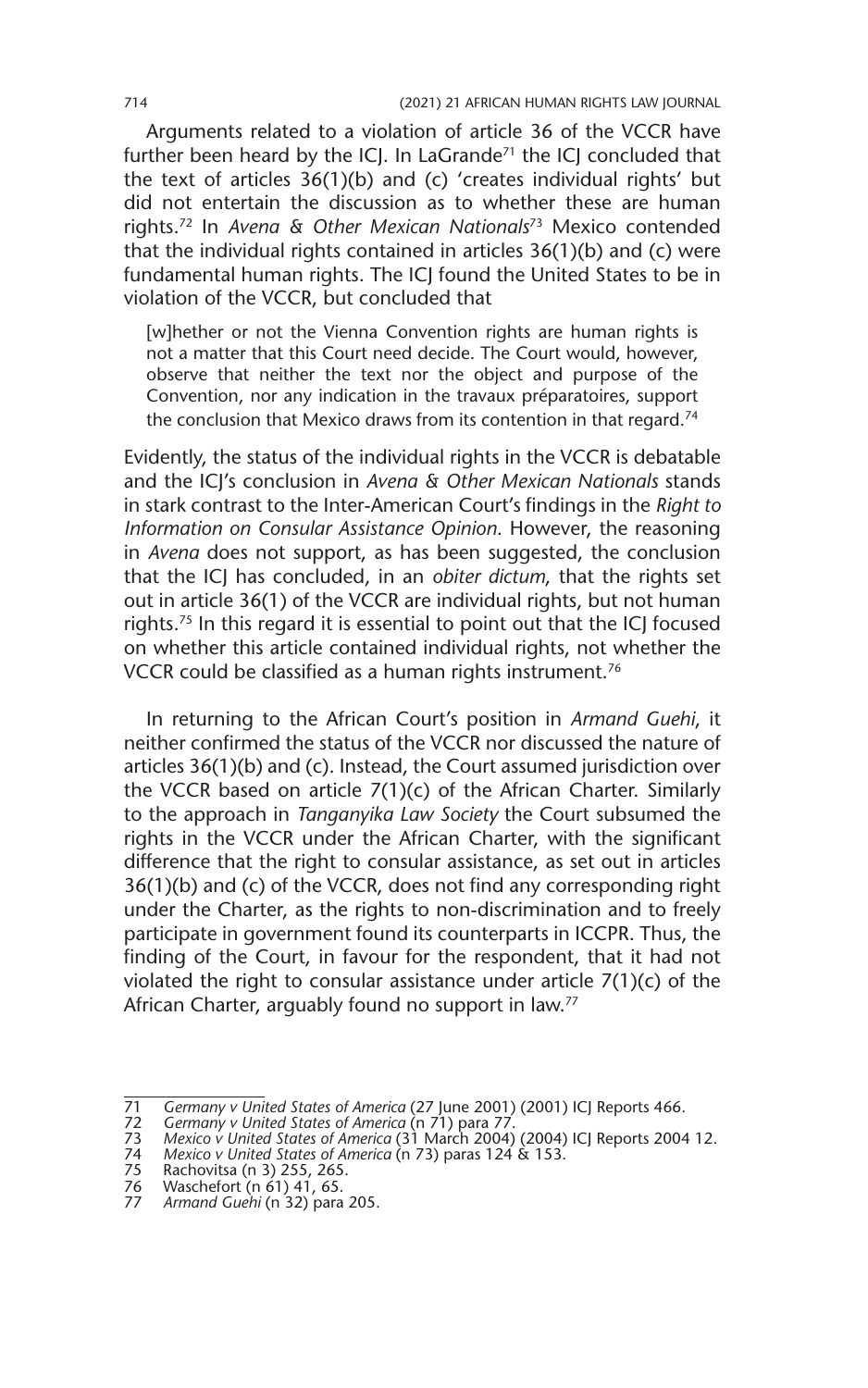#### *2.2.4 APDH v Côte d'Ivoire*

Putting some of the ideas discussed above into practice the African Court in *APDH* pioneered its methodology in terms of how it characterises 'human rights' instruments. Faced with submissions based on the African Democracy Charter and the ECOWAS Protocol on Democracy and Good Governance, it had to clarify whether these instruments qualified as human rights instruments within the meaning of article  $3(1)$  of the Court Protocol.<sup>78</sup> In terms of the African Democracy Charter it is worth noting that it does not appoint the Court to be seized with matters of interpretation relating to it, but refers in general terms to 'the competent court of the Union' to specifically try individual perpetrators of 'unconstitutional change of government defined as illegal means of accessing or maintaining power'.79 This reference speaks to a specific type of jurisdiction, namely, individual criminal jurisdiction, which arguably is different from the Court's jurisdiction under article 3(1).<sup>80</sup>

In *APDH* the African Court sought assistance from the AU Commission and the African Institute for International Law (AIIL) to establish its methodology.<sup>81</sup> The AU Commission essentially pointed to the objectives of the treaty in question, indicating, as an example, that the African Democracy Charter includes an obligation on state parties to 'promote adherence … to the universal values and principles of democracy and respect for human rights' and that these objectives conform to the rights and obligations in the African Charter.82 Based on this analysis it concluded that the African Democracy Charter 'may be described as "a relevant human rights instrument" which the Court has jurisdiction to interpret and implement'.<sup>83</sup> AIIL suggested that a state that violates its obligations under article 17 of the African

<sup>78</sup> *APDH* (n 44) para 49. The applicant also alleged violations of arts 3, 13(1) and (2) of the African Charter, art 1 of the Universal Declaration and art 26 of ICCPR; see para 20.

<sup>79</sup> Arts 25(5) & 23. In the Draft of the African Charter on Democracy, Elections and Governance, contained in the Report of the Ministerial Meeting on the Draft African Charter on Democracy, Elections and Governance and on the Revision of the Lomé Declaration on Unconstitutional Changes of Government in Africa, Executive Council 9th ordinary session 25-29 June, 2006 Banjul, The Gambia EX.CL/ 258(IX) art 27(5) referred to the African Court of Justice and Human and Peoples' Rights (Merger Court) as having the jurisdiction to try perpetrators of unconstitutional changes of government. With the adoption of the Protocol on Amendments to the Protocol on the Statute of the African Court of Justice and Human Rights on 27 June 2014 the jurisdiction to try individuals for the 'crime of unconstitutional change of government' was delegated to the international criminal law section of the Merger Court under art 17. See M Wiebusch et al 'The African Charter on Democracy, Elections and Governance: Past, present and future' (2019) 63 *Journal of African Law* 29-30. 80 Wiebusch et al (n 79) 30.

<sup>81</sup> *APDH* (n 44) para 50.

<sup>82</sup> *APDH* (n 44) para 51.

<sup>83</sup> *APDH* para 52.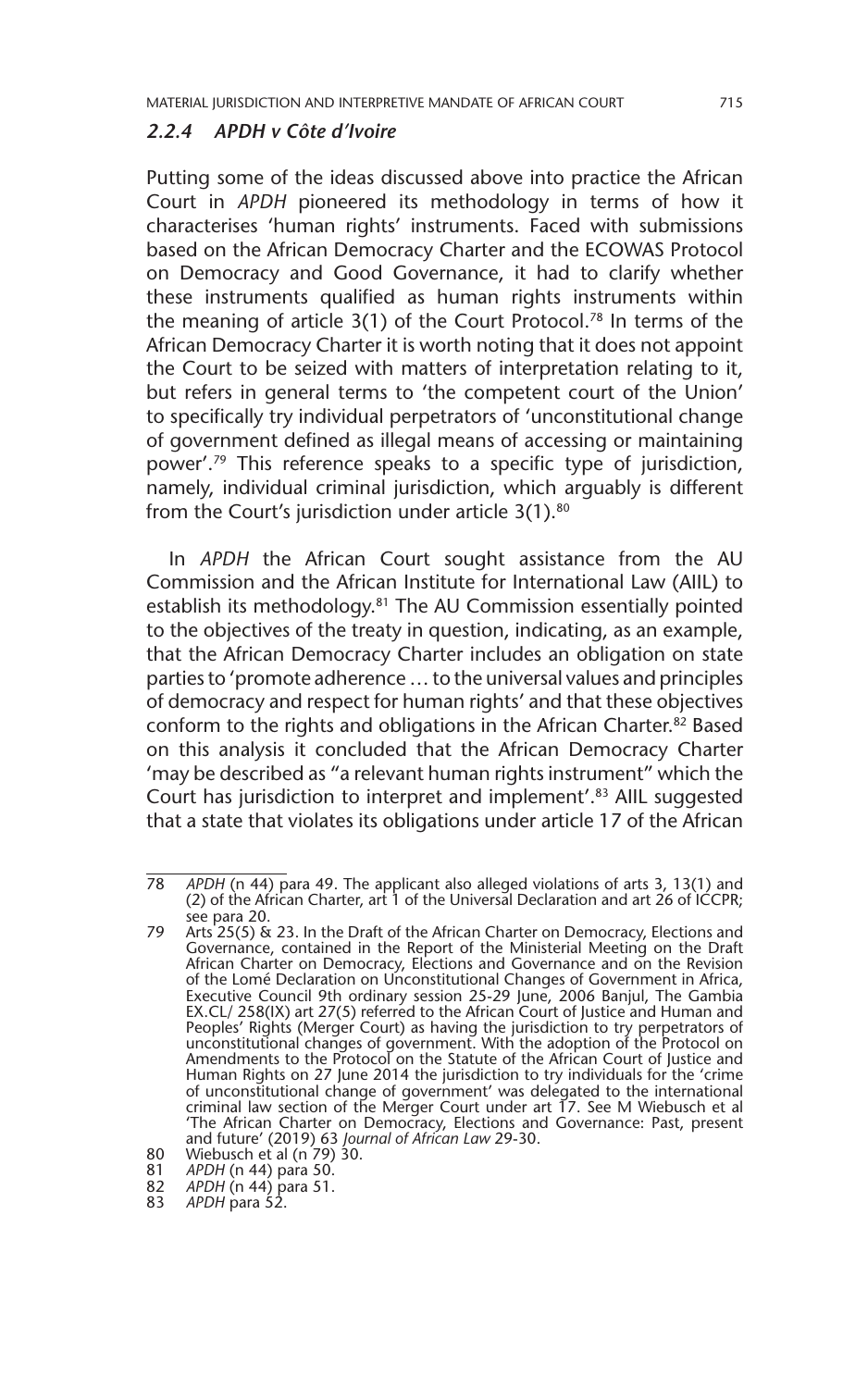Democracy Charter would automatically be in violation of several human rights quaranteed in the African Charter.<sup>84</sup>

AIIL furthermore implied that an important link between democracy and human rights had already been established by several other international human rights instruments, especially by the Universal Declaration. Therefore, once there is enough reference between the instrument in question and other recognised human rights instruments such as, for example, the Universal Declaration and ICCPR, such an instrument will qualify as a 'human rights' instrument. AIIL proposed that the African Democracy Charter confers rights and freedoms directly on individuals, in effect explaining, interpreting and enforcing the rights and freedoms enshrined in the African Charter and other related instruments.<sup>85</sup> Consequently, when the Court defines a treaty as a 'human rights' instrument it should consider whether the instrument forms part of the continental human rights architecture and whether it has been integrated into, for example, decisions of the African Commission, in line with the principle of complementarity.86

Essentially, both the AU Commission and AIIL pointed to the objective and purpose of the treaty, as discussed above under 2.2.1. The AIIL furthermore joined the objective and purpose test with a test as to whether a treaty confers rights and freedoms directly on individuals. However, notwithstanding the fact that the analysis of references between regional, continental and international instruments was mainly used to detect synergies to corroborate the purpose of a treaty, the repeated reference to the African Charter and the level of integration of the treaty in question into the continental human rights architecture is not supported by the Court Protocol. The principle of complementarity arguably is an important feature in the continental human rights system, as is further discussed under 4 below. However, it is questionable whether it can be used to define the Court's material jurisdiction as it is fundamentally different to the jurisdiction of the African Commission.

Nevertheless, relying on these submissions, the Court formulated a framework within which it tests whether an instrument indeed is a human rights treaty. It concluded that 'in determining whether a Convention is a human rights instrument, it is necessary to refer

<sup>84</sup> *APDH* para 55.

<sup>85</sup> *APDH* para 54, referring to the Constitutive Act of the African Union, the Grand Bay Declaration and Plan of Action, the Declaration on the Principles Governing Democratic Elections in Africa and the Kigali Declaration of 2003.

<sup>86</sup> *APDH* (n 44) para 54.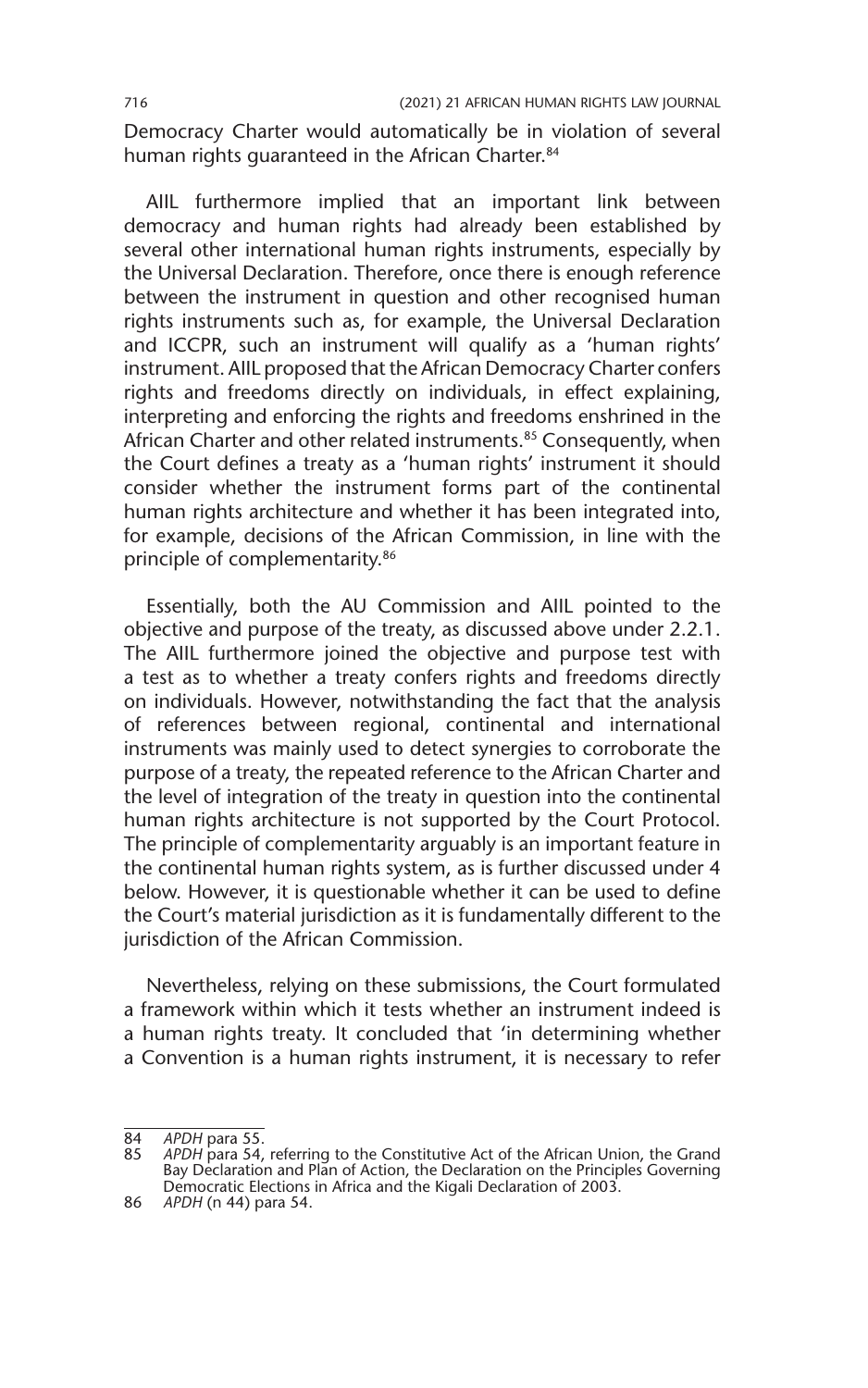in particular to the purposes of such Convention'. $87$  The reference by the Court to the plural 'purposes' indicates that a treaty falling under its material jurisdiction can have more than one purpose, leaving room for both a holistic and norm-based classification of the treaty, including the second category of treaties as discussed under 2.2.2. Such purposes, the Court explained, are revealed 'either by an express enunciation of the subjective rights of individuals or groups of individuals, or by mandatory obligations on State Parties for the consequent enjoyment of the said rights'.88 The explicit expression of subjective rights, according to the Court, is 'illustrated by provisions, which directly confer the rights in question'.<sup>89</sup> Importantly, the Court noted that when a state ratifies a human rights treaty, international law compels it to take positive measures to give effect to the individual exercise of such rights.<sup>90</sup> Essentially, the Court set out the test to entail an object and purpose test, determined either by the explicit enunciation of subjective rights or where such rights can be derived from the expressed state obligations.

The main critique that can be directed at the *APDH* judgment is not aimed at the conclusion of the Court to classify the African Democracy Charter and ECOWAS Protocol on Democracy as human rights treaties falling under the material jurisdiction of the Court *per se*. As was discussed above, these instruments fall under the second category of treaties which are subsumed under article 3(1) of the Protocol. Instead, it is the fact that the Court did not systematically engage with the different aspects of the test devised by it that presents a challenge.

The point of departure in the Protocol, and subsequently in the test, is that each treaty must be judged in its own right, based only on its purpose, as intimately linked with the presence of expresslyenunciated rights or where such rights can be derived from the expressed state obligations. For the Court to be able to determine this, it would have had to analyse the relevant treaties and their provisions, as relied upon by the applicant. However, this was never done. Instead, the Court investigated whether the relevant provisions in the African Democracy Charter and ECOWAS Protocol on Democracy were 'aimed at implementing' the right to participate in article 13(1) of the African Charter. In this regard the Court arguably asked the wrong question: It asked whether the relevant articles in the African Democracy Charter and ECOWAS Protocol on Democracy

- 89 *APDH* (n 44) para 58.
- 90 *APDH* para 61.

<sup>87</sup> *APDH* para 57.

<sup>88</sup> As above.<br>89 APDH (n 4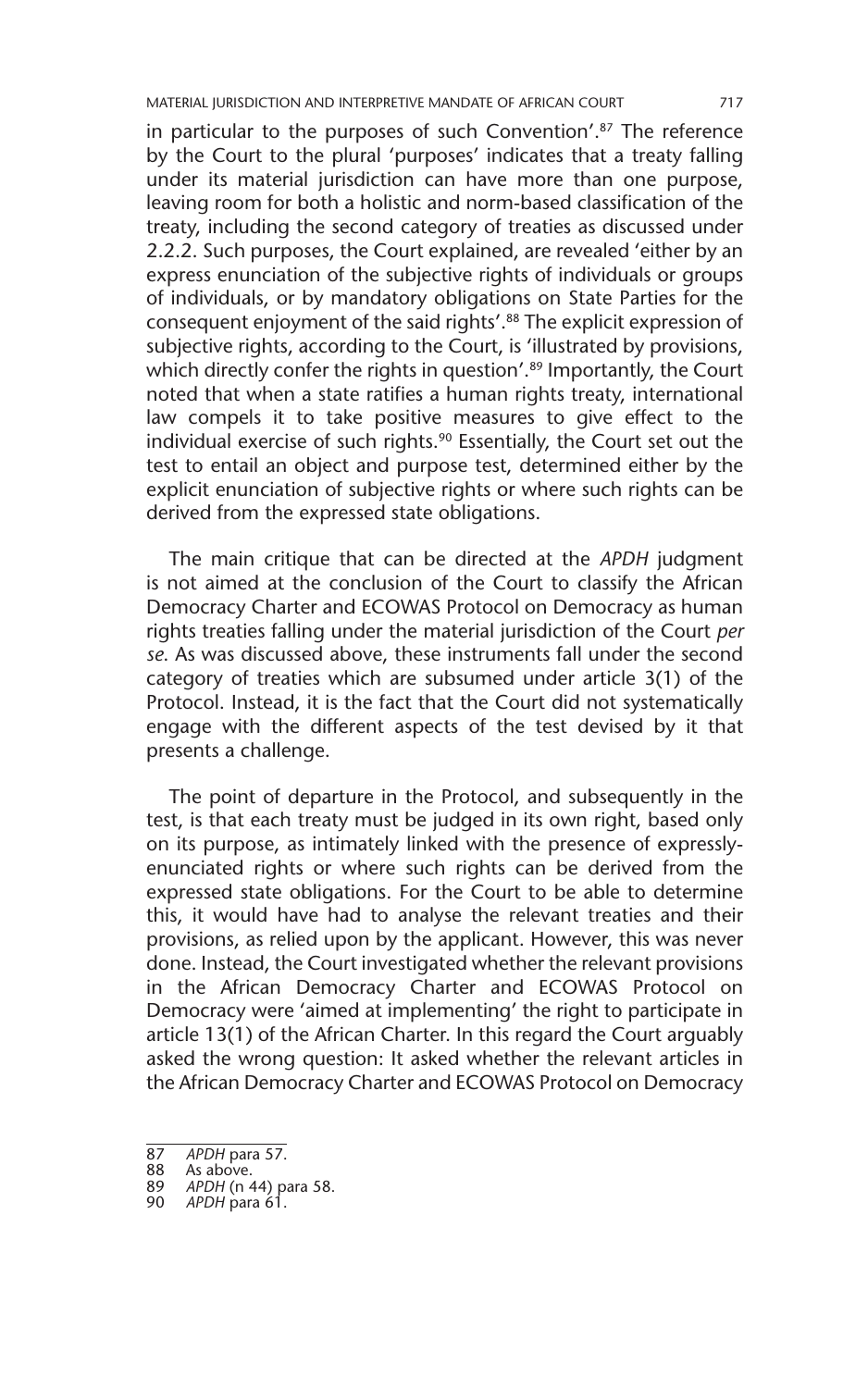implement an existing right in the African Charter, not whether these articles in themselves contain a legal entitlement that speaks to the objective and purpose of the treaty. Thus, notwithstanding the fact that the Court found Côte d'Ivoire to have violated the relevant articles in the African Democracy Charter and ECOWAS Protocol on Democracy, there is no clarity on whether these provisions contain an express enunciation of subjective rights, or whether such rights can be derived from the expressed state obligations.

Noticeably, individual rights could have been inferred from the express state obligation in the African Democracy Charter to 'protect the right to equality before the law' and the obligation to hold 'transparent, free and fair elections' and in the ECOWAS Protocol on Democracy the obligation to ensure that bodies responsible for organising elections are independent.<sup>91</sup> With this in mind, and considering the purpose of these norms in the African Democracy Charter, to 'promote the universal values and principles of democracy, good governance, human rights and the right to development', and in the ECOWAS Protocol on Democracy referring to rights that have been recognised and guaranteed in 'all international human rights instruments, notably the Universal Declaration of Human Rights, the African Charter on Human and Peoples Rights and the Convention on the Elimination of all forms of Discrimination Against Women' it is fair to reason that even if the main objective of these treaties is not to protect human rights, it is one of their subsidiary objectives. With regard to the object and purpose of the African Democracy Charter, it is further relevant to note that article 17 refers directly to the AU Declaration on the Principles Governing Democratic Elections in Africa, which in turn refers to the African Charter.<sup>92</sup>

It is evident from the discussion above that the characterisation of a 'human rights' instrument was complicated by the references of the AU Commission and AIIL, to, on the one hand, the general relationship between the instruments in question and other recognised human rights instruments and, on the other, the specific relationship between the instruments in question and the African Charter. The key questions in this regard, of which the Court arguably did not take notice, are whether such relationships are relevant in determining the nature of a specific treaty, and whether the rights/ obligations, that is, the object and purpose, of one treaty can be

<sup>91</sup> In this regard the Court relied on the method developed by the European Court in *Mathieu-Mohin and Clerfayt v Belgium* (1988) 10 EHRR 1. 92 Preamble, referring to the 'significance of the African Charter on Human and

Peoples' Rights … which recognised the right of every citizen to participate freely in the government of his or her country whether directly or through democratically elected representatives'.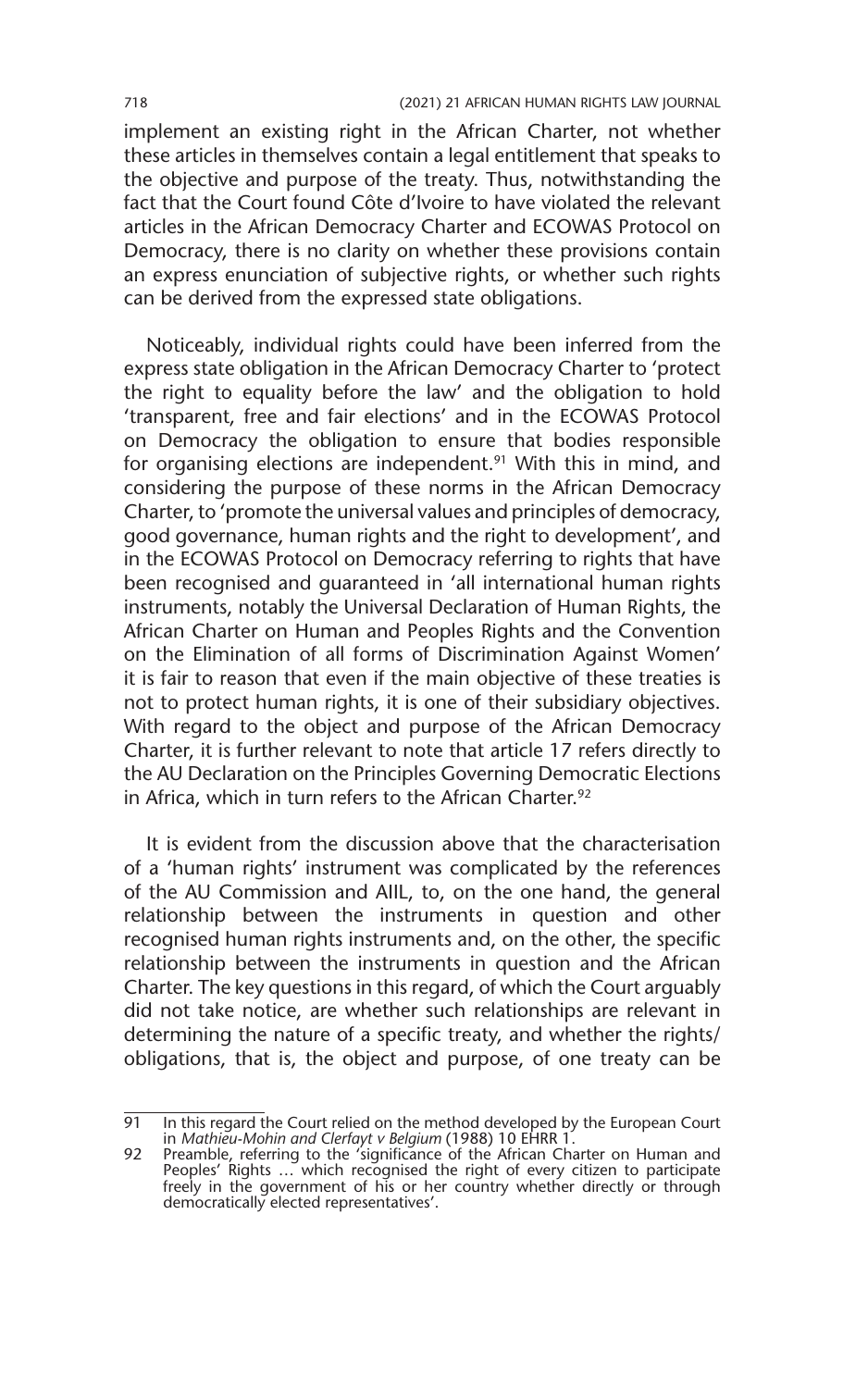established by the references to the same in another treaty, thus bringing it under the African Court's jurisdiction.<sup>93</sup>

On the face of it this relates to the prominence given to the African Charter in the jurisprudence of the African Court.<sup>94</sup> This hierarchy, however, has no foundation in article 3(1) of the African Court Protocol referring to the 'interpretation and application of the Charter, th[e] Protocol and any other relevant Human Rights instrument ratified by the States concerned'. To extend the Court's material jurisdiction to treaties that merely 'implement' the provisions of the African Charter does not provide any rigour to the material mandate of the Court. It has been suggested, and rightly so, that using the 'intention to implement a provision in the African Charter' test would stretch the Court's jurisdiction too far and could potentially qualify treaties such as bilateral investment treaties as human rights treaties under the Court's jurisdiction, again echoing Heyns's concerns.<sup>95</sup> On the reverse, it would also prevent the Court from applying human rights treaties that protect rights that are not guaranteed in the African Charter, leaving much room for interpretation and legal uncertainty.

## **3 Lack of an interpretation clause**

The discussion in the preceding parts focused on the material jurisdiction of the African Court; while this part focuses on another aspect of the Court's material jurisdiction, namely, its related interpretive competence. This competence outlines the Court's essential mandate to use sources that do not fall within its material jurisdiction to assist in providing meaning and contents to norms that fall within its material jurisdiction. This part focuses specifically on the applicability of articles 60 and 61 of the African Charter.<sup>96</sup>

Because of their overlapping mandates, the principle of complementarity guides the relationship between the African Commission and the African Court.<sup>97</sup> This complementary relationship, as noted under 2.2.4, has had a significant impact on how the Court interprets its material jurisdiction, directing it to use an

<sup>93</sup> Waschefort (n 61) 66.<br>94 See 3.1.

<sup>94</sup> See 3.1.<br>95 Rachovit<br>96 It is imp Rachovitsa (n 3) 262.

It is important to note that the Court's interpretive practice is also covered by general rules of treaty interpretation as set out in arts 31-33 of the VCLT. However, the discussion in this part does not engage with the Court's interpretative<br>methodology in general, but with the applicability of arts 60-61 of the Charter.<br>97 Preamble and arts 2, 8 and 33 of the African Court Protocol. F

discussion on complementarity, see A Rudman 'The Commission as a party before the Court – Reflections on the complementarity arrangement' (2016) 19 *Potchefstroom Electronic Law Journal* 3.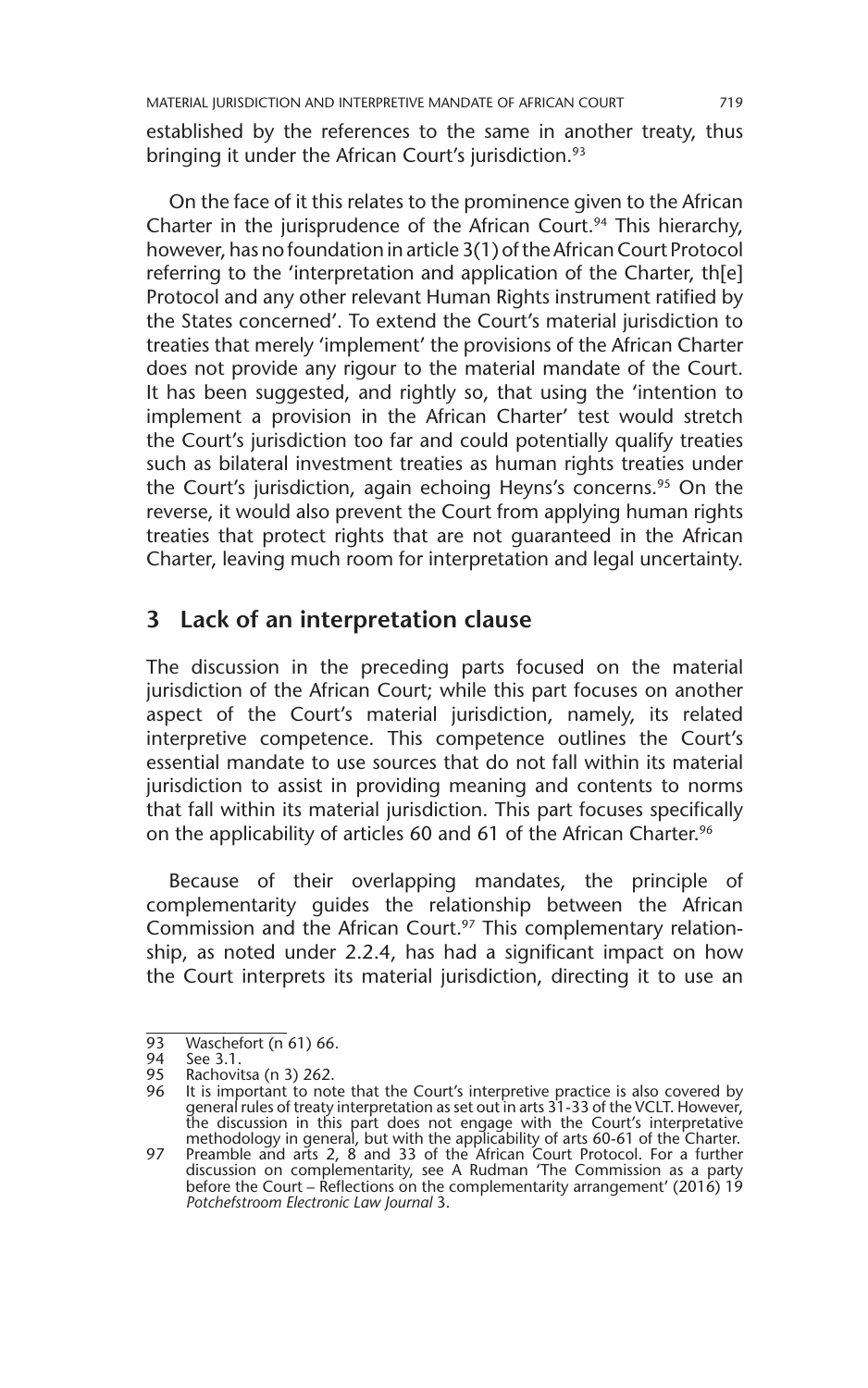approach that more resembles the approach of the Commission under the Charter than one strictly quided by the Protocol.<sup>98</sup> In isolation this approach could be deemed problematic, as the jurisdiction and functioning of the Court, under article 1 of the Protocol, is governed by the Protocol, not the Charter. However, considering the principle of complementarity in more detail, the pragmatic approach by the Court, as is further discussed below, has had the important benefit of creating coherence between the decisions of the Commission on individual communications and the jurisprudence of the Court, critically avoiding 'jurisprudential chaos'.

As a quasi-judicial body, the African Commission determines its material jurisdiction, with reference to individual communications, as a matter of admissibility, under article 56(2) of the African Charter.99 It makes its decisions on the merits of each case based on the African Charter but may utilise other principles and instruments of an international legal character to determine an individual communication.

The competence of the African Commission is limited to facilitating the implementation of the rights guaranteed in the Charter *vis-* $\hat{a}$ -vis state parties.<sup>100</sup> In this regard the scope of the Commission's interpretive mandate is set out in articles 60 and 61 of the African Charter; presenting a dual approach, where article 60 specifically refers to international law and human and peoples' rights and article 61 leaves the subject-matter and sources of law open for interpretation. This approach clearly distinguishes the two articles from each other as the instruction in article 60 serves to instruct the Commission to draw inspiration from international human rights treaties beyond its mandate in applying the Charter; while article 61 serves to indicate that the Commission may consider sources outside the human rights domain that can contribute towards the interpretation of the Charter. However, while articles 60 and 61 authorise the African Commission to draw inspiration from other sources of international law in the execution of its mandate and functions, these provisions do not empower it to oversee the application and implementation of other international treaties.<sup>101</sup>

<sup>98</sup> Waschefort  $(n\ 61)$  55.<br>99 Gunme & Others v Co

<sup>99</sup> Gunme & Others v Cameroon (2009) AHRLR 9 (ACHPR 2009) (Gunme) para<br>71; Luke Munyandu Tembani & Benjamin John Freeth (represented by Norman<br>Tjombe) v Angola & 13 Others (Luke Tembani) African Commission on Human and Peoples' Rights 35th Annual Activity Report (2013) paras 79, 89.

<sup>100</sup> *Luke Tembani* (n 99) para 130.

<sup>101</sup> *Luke Tembani* para 131.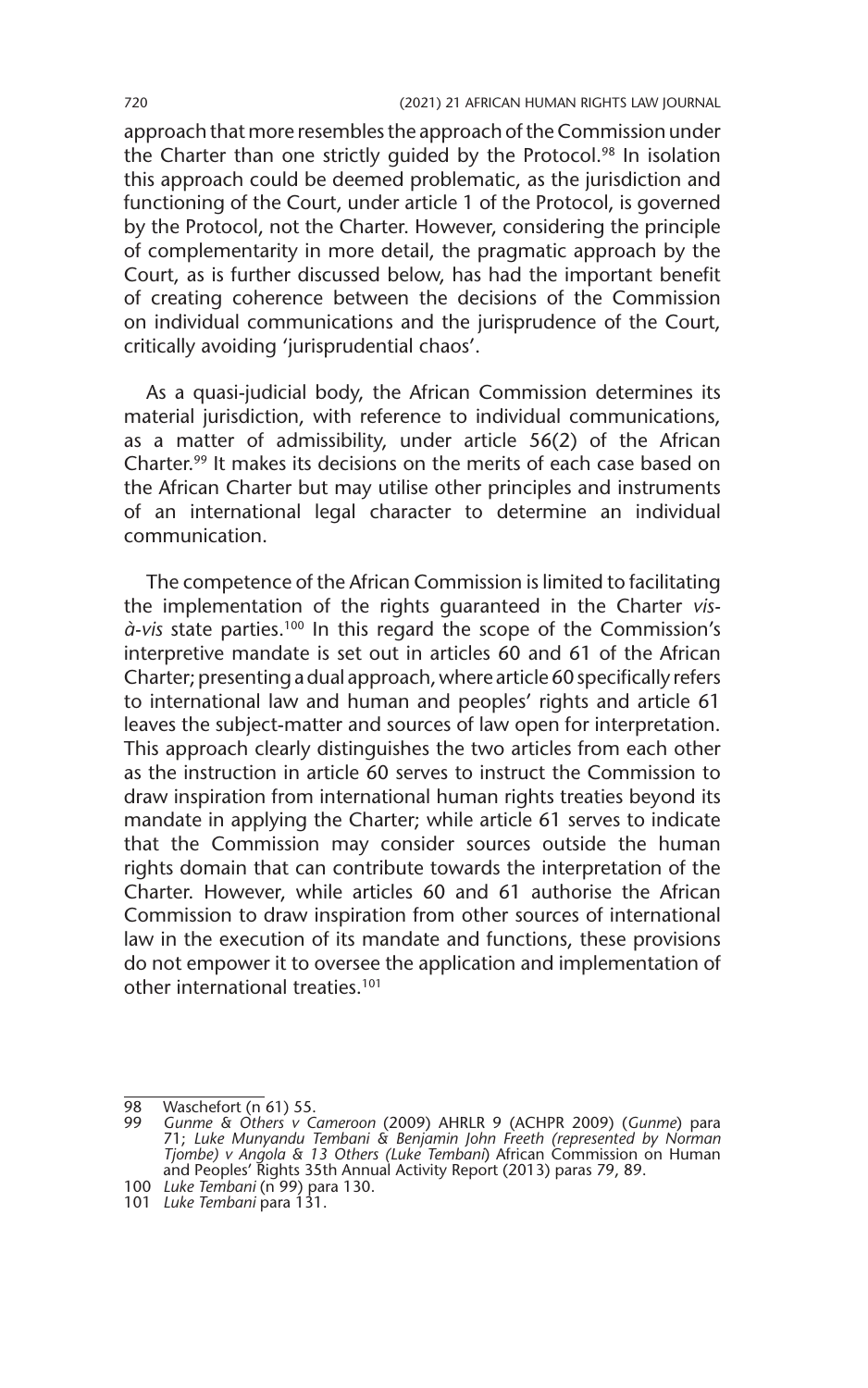Articles 60 and 61 have assisted the African Commission in progressively interpreting the African Charter, an approach similarly adopted by the African Court.<sup>102</sup> Heyns made the point that article 7 of the Court Protocol would be applied in a similar manner to articles 60 and 61, to determine the applicable sources to which the Court could resort when applying the African Charter, the Court Protocol or any other relevant human rights instrument ratified by the state concerned.<sup>103</sup> Under articles 60 and 61 of the African Charter, as mentioned above, when interpreting the Charter, in addition to a wide range of international and regional instruments, the Commission can also refer to international jurisprudence, the statements and conclusions of UN human rights treaty bodies, soft law and general principles of law. As argued by Heyns, if applied with a similar purpose, article 7 severely reduces the sources of law that the Court has at its disposal when interpreting a provision of human rights law by distinguishing only the provisions of the Charter and other relevant and ratified human rights instruments ratified as valid sources, in comparison to the broad sources set out in articles 60 and 61.104 This would exclude important sources such as General Comments from different UN treaty bodies, as well as jurisprudence from the European and Inter-American Courts. This would not only result in inconsistencies between the Commission and the Court in terms of the interpretation of the rights in the Charter, as suggested by Heyns, but would also construe the rights in the Charter differently in respect of the different state parties, depending on which treaties each state has ratified at the time of the alleged violation.<sup>105</sup>

Because the African Commission makes recommendations to member states based on its findings, and not as the African Court produces legally-binding judgments, its material jurisdiction has not been as rigorously defined as that of the Court.<sup>106</sup> In contrast, the Court's material jurisdiction, as discussed in detail under 2, is defined by articles 3(1) and 7. To separate this discussion from the preceding analysis, the material mandate of the Court can be divided into jurisdiction over (i) sources, strictly regulated by the Protocol, which the Court can interpret and apply to alleged violations using the hierarchy of sources it has established; and (ii) sources that it can use to interpret the first category of sources. In terms of the latter category, these are sources that can give guidance and inspiration

<sup>102</sup> Viljoen (n 5) 325. See eg *Social and Economic Rights Action Centre (SERAC) & Another v Nigeria* (2001) AHRLR 60 (ACHPR 2001) para 49.

<sup>103</sup> Heyns (n 5) 168-169.

<sup>104</sup> As above.

<sup>105</sup> Heyns (n 5) 169.

<sup>106</sup> *Gunme* (n 99) paras 88-97.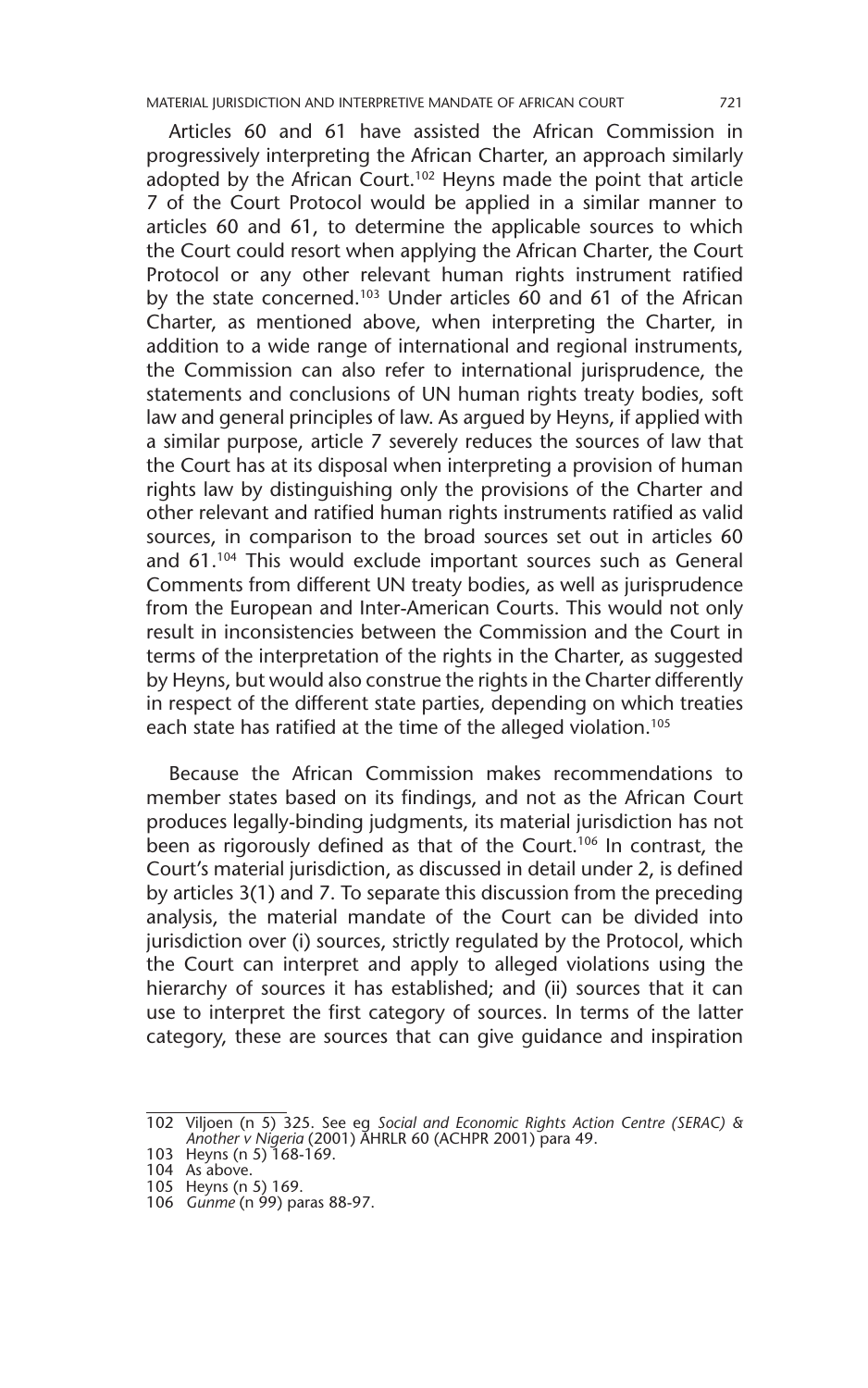in the interpretation of the primary sources. However, these are unregulated in the Protocol.

As mentioned in the introduction, articles 3(1) and 7 of the Protocol create symmetrical material jurisdiction, as both provisions refer to the application of the same sources. This is positive as these statements reinforce one another. However, on the reverse, it is questionable whether both these statements are necessary as they do not distinguish between application and interpretation. As article 7 does not refer to interpretation, or as articles 60 and 61 of the Charter to 'inspiration' or 'consideration', there effectively is a *lacuna* in the Protocol in terms of the scope of the Court's interpretive mandate. This, however, is not uncommon under international law.107

As indicated above, it would not be impracticable to use article 7 for the same purpose as articles 60 and 61, as was initially anticipated, as article 7 can only be used to reinforce the statement in article 3(1). Thus, despite the clear instruction in article 1 of the African Court Protocol, the Court has filled the *lacuna* in its interpretive mandate by using articles 60 and 61 of the African Charter.

In *Tanganyika Law Society* the Court set the benchmark for its interpretive scope by supporting its decision to accept the UN Human Rights Committee (Human Rights Committee) General Comment 25 as an authoritative interpretation of ICCPR, by referring to article 60 of the Charter.108 The Court indicated that in accordance with article 60, General Comment 25 is an instrument that the Court can 'draw from' in its interpretation of ICCPR which reflects the 'spirit' of the African Charter; using the same language and approach as the Commission based on the same source, namely, the African Charter.109

As previously discussed, in *Tanganyika Law Society* the African Court determined that it will not resort to the application of treaties

<sup>107</sup> Viljoen (n 5) 325. Other regional and international human rights instruments similarly do not encompass interpretive provisions. However, courts and quasijudicial bodies customarily refer to a wide range of human rights instruments and documents.

<sup>108</sup> *Tanganyika Law Society* (n 15) para 107.4. See similar approach in *African Commission on Human and Peoples' Rights v Kenya* (Merits) (2017) 2 AfCLR 9 para 108. In this case the Court relied on the Report of the Special Rapporteur of the Sub-Commission on Prevention of Discrimination and Protection of Minorities to identify the characteristics of indigenous peoples. The use of the Report on the Protection of Minorities, for interpretive purposes, was deemed appropriate<br>by the Court 'by virtue of Article 60 and 61 of the Charter, which allows it<br>[referring to the Court] to draw inspiration from other human rig to apply these criteria to this Application'; see also *Libya* (n 35) separate opinion of Ouguergouz J para 7.

<sup>109</sup> *Tanganyika Law Society* (n 15) para 107.3.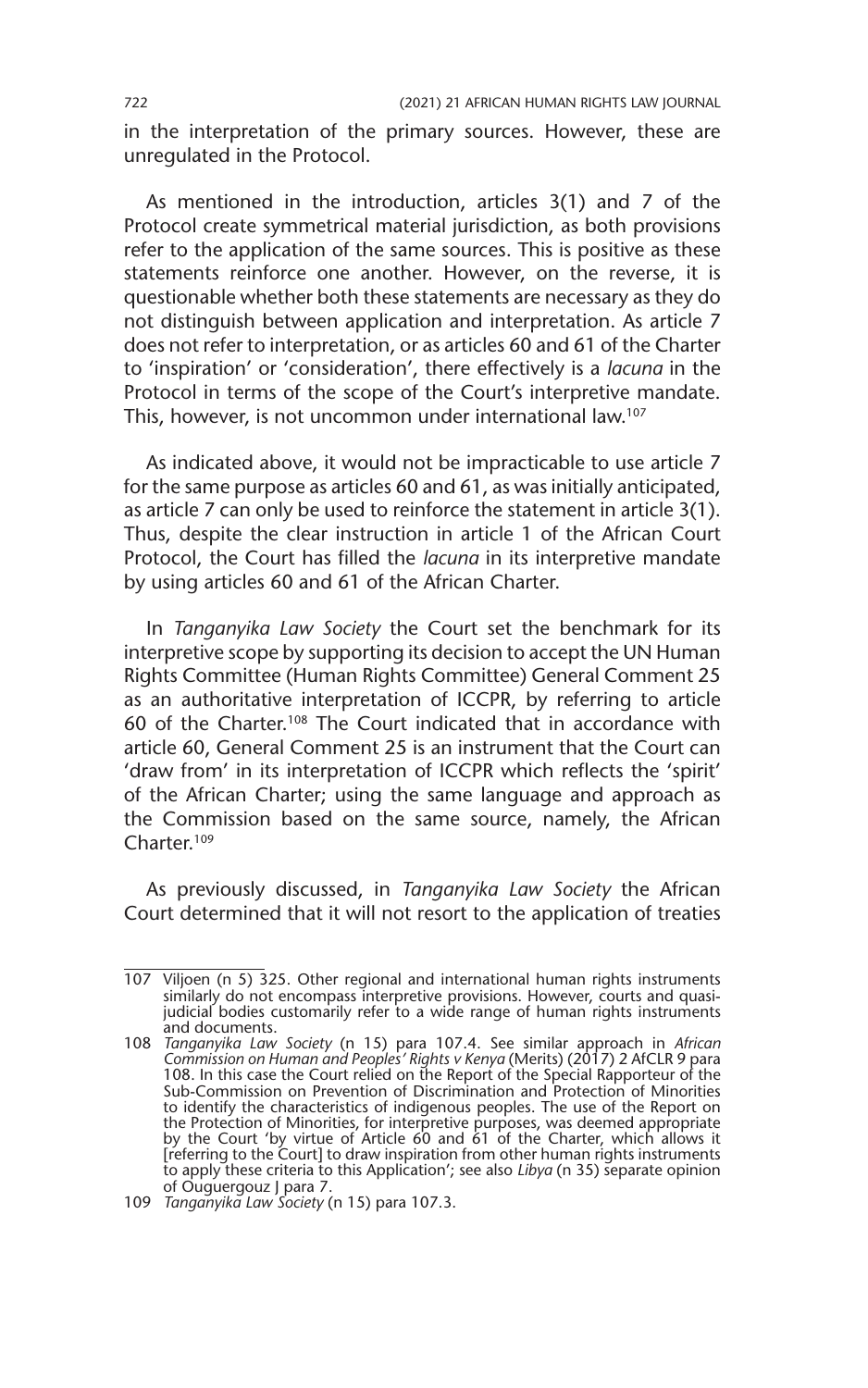MATERIAL JURISDICTION AND INTERPRETIVE MANDATE OF AFRICAN COURT 723

beyond the Charter when the Charter finds application in a similar manner.<sup>110</sup> Thus, in terms of the application of article 60 the Court pointed out that it has the jurisdiction to apply ICCPR, under article 3(1), and that it uses article 60 to interpret ICCPR through the relevant General Comment of the Human Rights Committee.<sup>111</sup> Nevertheless, as ICCPR and the African Charter present corresponding rights and obligations, such an interpretation is equally imprinted on the Charter.112

In *Tanganyika Law Society* the Court moreover established the practice of considering different, non-binding sources for interpretive purposes. In this regard the Court generously referred to the decisions of the Commission,<sup>113</sup> General Comments and views on individual communications of UN treaty bodies,<sup>114</sup> as well as jurisprudence from other regional courts.115 The Court used these sources to determine both the procedural aspects of the case and the alleged violations.

In *Tanganyika Law Society* the respondent relied on article 13(1) of the African Charter and argued that the right to freely participate in government must be in accordance with domestic law. In this regard the Court referenced and agreed with the findings of the African Commission in *Amnesty International v Zambia*116 where the Commission concluded that '"claw-back" clauses must not be interpreted against the Charter' and that such clauses must be reflected against international human rights law in line with its mandate under article 60.117 Conclusively, the reliance on the jurisprudence of the Commission, clearly considering and applying the principle of complementarity, from this point on has permeated the jurisprudence of the Court.<sup>118</sup>

The jurisprudence of the Court further supports the conclusion, as set out above, that article 7 refers to application and not interpretation, but not in the clearest terms. In *Alex Thomas*, as discussed under 2.1, the Court referred to article 7 of the Court Protocol and concluded that it has the mandate to 'interpret article 7(1)(c) of the African

<sup>110</sup> See 3.1.

<sup>111</sup> *Tanganyika Law Society* (n 15) para 122.

<sup>112</sup> See 3.1.

<sup>113</sup> *Tanganyika Law Society* (n 15) paras 82.1, 106.1, 109 & 117.

<sup>114</sup> *Tanganyika Law Society* (n 15) paras 37 & 107.3.

<sup>115</sup> *Tanganyika Law Society* (n 15) paras 37, 82.1, 103, 106.2, 106.4.

<sup>116</sup> *Amnesty International v Zambia* (2000) AHRLR 325 (ACHPR 1999) (*Amnesty International*). 117 *Amnesty International* (n 116) para 42 as quoted in *Tanganyika Law Society* (n 15)

para 109.

<sup>118</sup> See eg the references in *Peter Joseph Chacha v Tanzania* (Admissibility) (2014) 1 AfCLR 398 paras 27, 119, 143 &, separate opinion by Ouguergouz J para 22; and in *Wilfred Onyango* (n 30) paras 59, 83, 89, 99 & 170.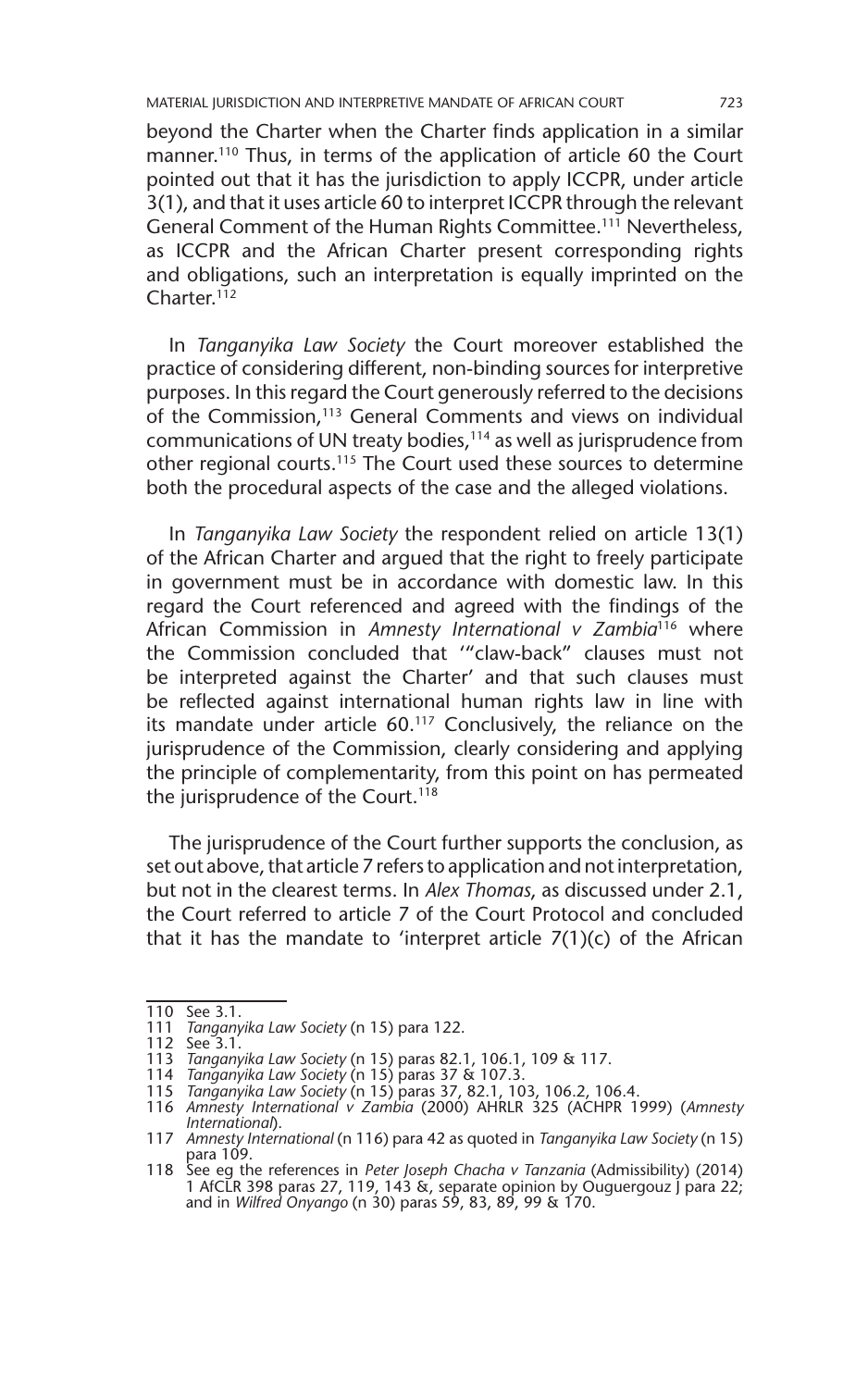Charter in light of the provisions of article 14(3)(d) of the ICCPR' thus pointing towards an interpretive use of article 7 of the Protocol.<sup>119</sup> However, further on in the case the Court clarifies this statement by indicating that 'even though article  $7(1)(c)$  of the African Charter does not specifically provide for legal aid, the Court can, in accordance with article 7 of the Protocol, *apply* this provision in light of article 14(3)(d) of the ICCPR [emphasis added]'.<sup>120</sup> This conclusion honours both Articles 3(1) and 7, as Tanzania, the Respondent State, has ratified the ICCPR. A similar application of Article 7 is visible in *Wilfred Onyango, albeit with a different outcome.<sup>121</sup>* 

The use of Article 7 of the Protocol to support the application of a ratified instrument, only, is also evident in the Separate Opinion of Ouguergouz J in *Tanganyika Law Society*. He uses the reference to Article 7 to flesh out the Respondent's objection that the Treaty establishing the East African Community is not a human rights treaty falling within the ambit of Article 3(1) and 7. In critiquing the majority decisions, the Court, in his opinion, had also to 'determine whether the Treaty establishing the East African Community was *applicable* in the light of Articles 3(1) and 7 of the Protocol'.122 This clearly refers to the possibility of applying this particular treaty in this particular case rather than the use of this treaty as an interpretive aid.

# **4 Conclusion**

The expressions that 'hindsight is 20/20' and 'hindsight is good, foresight is better' well encapsulate the analysis in this article. In his 2001 article Heyns urged a continuous analysis of the strengths and weaknesses of the African Court 'to emphasise the strengths and to downplay, if not eliminate, possible weaknesses in a pro-active manner'.123 He also cautioned an approach exclusively relying on the progressive interpretations of a 'creative court' and the 'goodwill of individual judges' to alleviate the ostensible problems related to the material jurisdiction of the Court.<sup>124</sup>

Guided by Heyns's foresight, recognising many – reasonable – concerns about the broad material jurisdiction of the Court and the lack of a specific interpretation clause, this article set out to establish how the Court has approached its material jurisdiction

<sup>119</sup> *Alex Thomas* (n 28) para 88. 120 *Alex Thomas* (n 28) para 114 (my emphasis). 121 *Wilfred Onyango* (n 30) para 165.

<sup>122</sup> *Tanganyika Law Society* (n 15)*,* separate opinion of Ouguergouz J para 13.

<sup>123</sup> Heyns (n 5) 165.

<sup>124</sup> Heyns 166.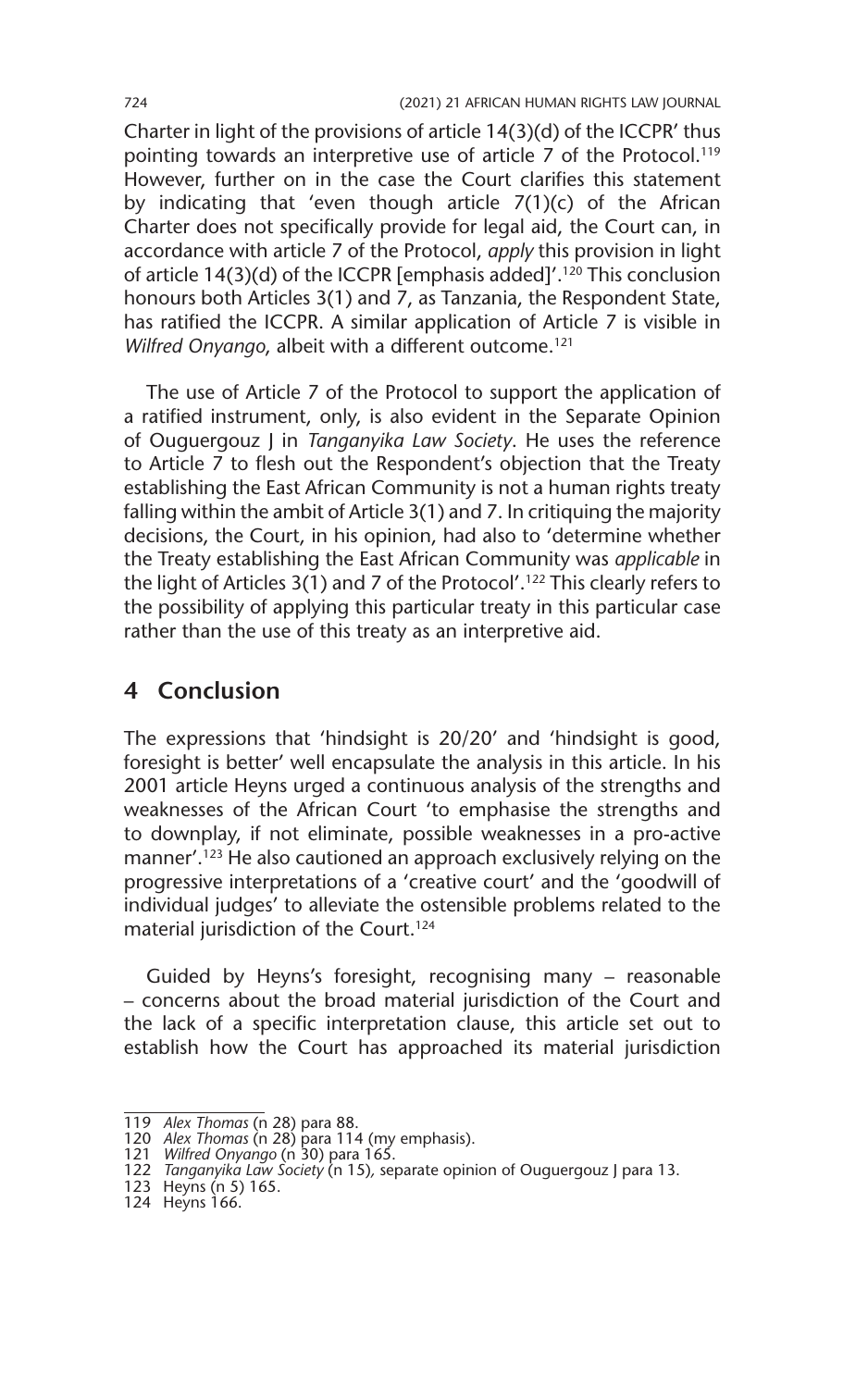through an analysis of its originating jurisprudence. This analysis demonstrated the Court's pragmatic approach to its material jurisdiction, firmly grounded in the principle of complementarity. To avoid 'jurisprudential chaos' the Court has methodically strived to harmonise and recognise interpretations provided by the Commission and other human rights bodies to achieve cohesion between the regional and international human rights systems. This shows the Court's willingness to try to counteract the problems that are involved in applying the complex web of state obligations incorporated under the Court's wide material jurisdiction.

In referring to Heyns's argument that the African Charter would become 'just a treaty among many' as alluded to in the title of this article, this is contested by the jurisprudence of the Court. Depending on the nature of the case, the Court, in most cases as shown, has established a clear hierarchy of sources, where the African Charter is the primary source. To some extent, as argued in this article, the Charter may even have gained too much superiority, when reflected against the wording of article 3(1).

Moreover, even though there are some concerns with regard to the disappearance of the distinct 'African' from the continental system, by applying international treaties, possibly succumbing to 'globalisation and universalism in its most pervasive form', there are also some arguments against such a position.<sup>125</sup> First, the method developed by the Court to only have recourse outside the African Charter when a more detailed provision exists in another human rights treaty ratified by the relevant state seems to defeat such a claim. The 'read-together' approach also effectively guards against the total disappearance of the 'African'. Second, the proliferation of topics covered by AU law enables the African Court to refer to AU sources rather than UN sources, or at least to both, preventing the one-sidedness suggested by Heyns.<sup>126</sup> The reverse has also been proven to be true. In scenarios where an international treaty, such as ICCPR, is applied to mitigate claw-back clauses or the International Covenant on Economic, Social and Cultural Rights (ICESCR) is applied to balance the minimalist approach to socio-economic rights

<sup>125</sup> This risk is mostly visible in the interpretive practice of the Court. See eg JD Mujuzi 'The African Court on Human and Peoples' Rights and its protection of the right to a fair trial' (2017) 16 *Law and Practice of International Courts and Tribunals* 219.

<sup>126</sup> See *Association pour le Progrès et la Défense des Droits des Femmes Maliennes (APDF) and the Institute for Human Rights and Development in Africa (IHRDA) v Mali* (Merits) (2018) 2 AfCLR 380 where the African Women's Protocol was applied alongside CEDAW.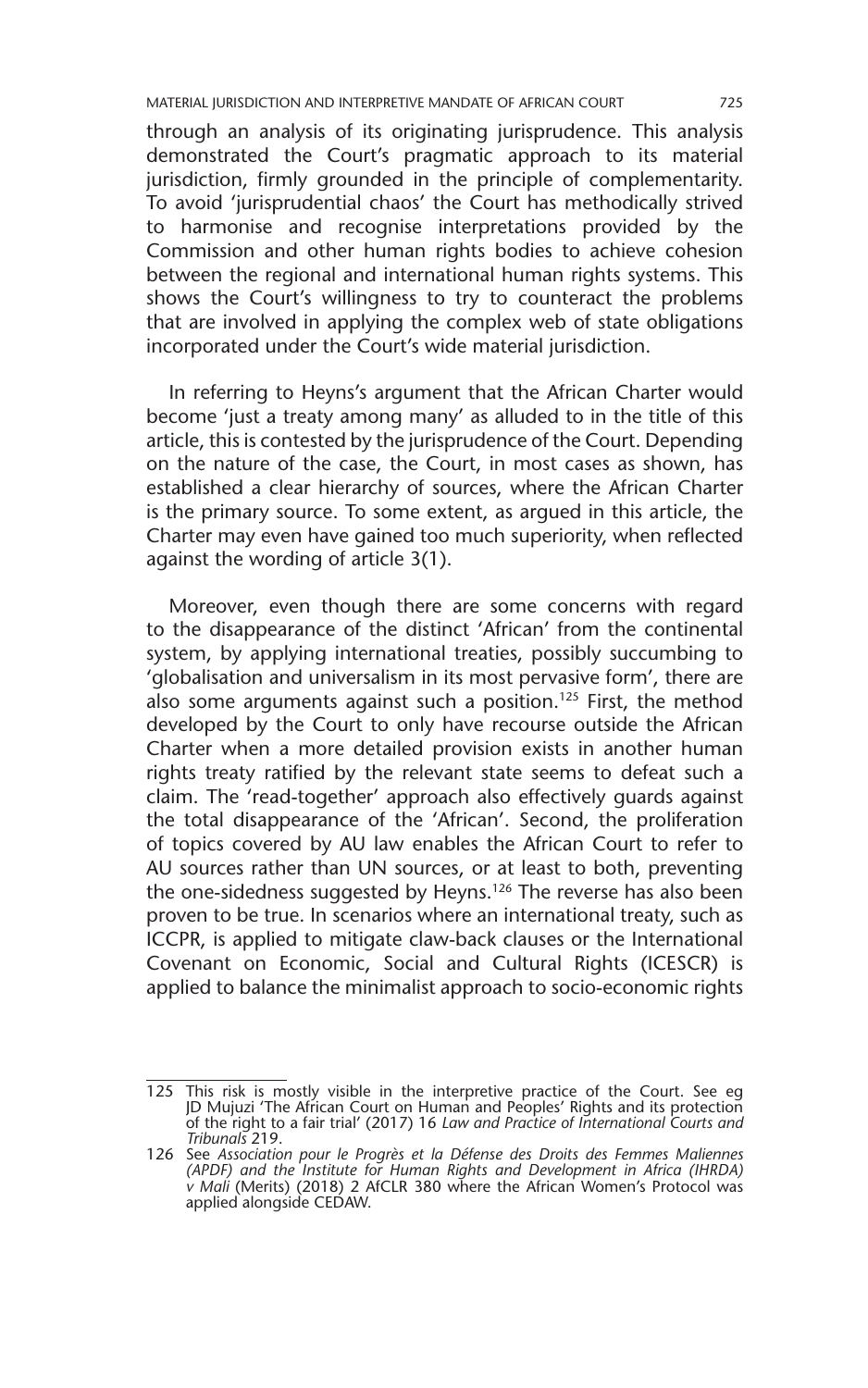in the African Charter, decreasing the distinct 'African' arguably is favourable to the protection of the human rights of Africans.

In terms of the lack of a specific interpretation clause in the African Court Protocol and the possible use of article 7 for this purpose it is clear that the Court has applied articles 60 and 61 of the Charter to ease interpretation, defeat the limitations in article 7, as suggested by Heyns, and to promote complementarity. There is nothing in the Protocol to support this approach, but one argument in favour of this approach, other than the apparent benefits, is that the Protocol, as adopted under article 66 of the Charter, 'supplements' the provisions of the African Charter and can thus be used for the purpose of interpretation.

In conclusion, it is evident from the discussion in this article that many of the problems presented by Heyns did not materialise due to the African Court's own creativeness. Since it first started defining its material mandate in *Tanganyika Law Society*, it arguably has done its utmost to honour both the wording of the Protocol and the principle of complementarity. However, where the words of Heyns have provided the most chilling prediction is in the domain of lack of ratifications and, lately, in terms of the withdrawals from the Court's personal jurisdiction.<sup>127</sup> In terms of the latter, even though this was not the focus of this article, there may be a link between the way in which the Court has interpreted its material jurisdiction and such withdrawals.<sup>128</sup> Since its adoption 23 years ago, only 32 state parties have ratified the Protocol, and only two ratifications have been registered in the past five years, namely, that of the Democratic Republic of the Congo (DRC) in December 2020 and Guinea Bissau

<sup>127</sup> Heyns (n 5) 167.

<sup>128</sup> Irrespective of the fact that the Court is vested with a broad material jurisdiction, states, with reference to their domestic authority, have continued to challenge the Court's power to scrutinise domestic laws and their application. A reoccurring challenge in this regard disputes the Court's material jurisdiction based on the argument that it encroaches on domestic jurisdiction and therefore violates the sovereignty of the state. This challenge has taken different forms, where the Court is considered to be acting as a court of first instance, as an appellate court or as a legislative body. In terms of the 'first instance' the argument, it is based on the principle of exhaustion of local remedies to prevent any international court from hearing matters *de novo*. In terms of the latter two, the challenges entail that the Court would either nullify or reform the decisions of domestic courts or effectively produce national legislation. By contesting the Court's material jurisdiction in this regard, states have tried, without much success, to, in different ways, limit the reach of the Court's jurisdiction in terms of domestic<br>law and the Court's perceived meddling in domestic affairs. This challenge is<br>ultimately attempting to protect the sovereignty of the stat consistent rejection of this challenge was one of the main factors behind Tanzania's withdrawal of its optional declaration in 2019 and Benin's withdrawal in 2020.